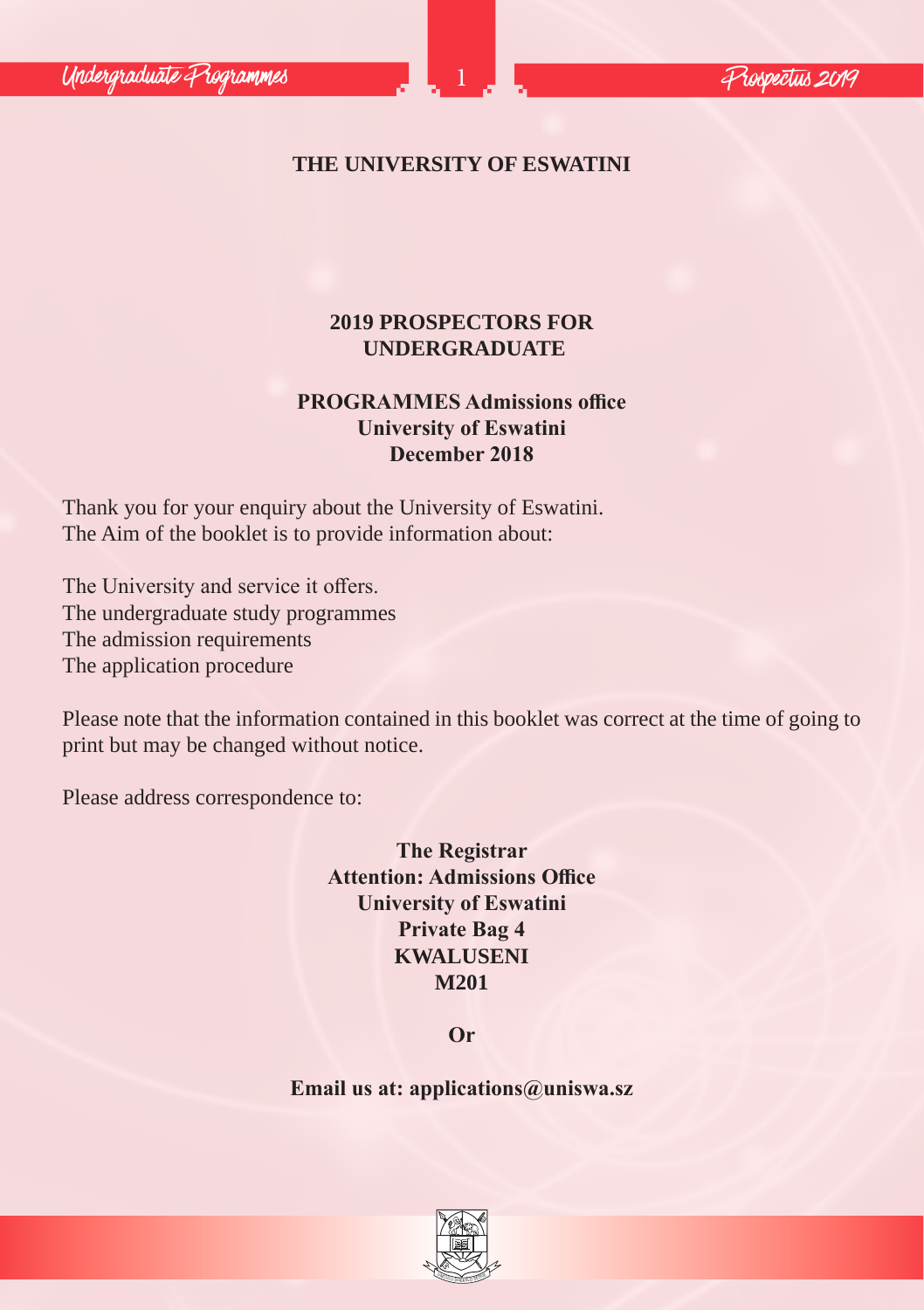## **BACKGROUND INFORMATION**

#### **Historical Note**

The University of Eswatini developed from the University of Botswana, Lesotho and Eswatini (UBLS), formerly known as the University of Basutoland, Bechuanaland and Eswatini (UBBS), which had its headquarters in Lesotho between 1964 and 1975. The UBBS had developed from the Pius XII Catholic University College at Roma – so our history has quite deep roots. The University of Eswatini achieved its independent status as a fully-fledged University in 1982.

Since achieving university status, UNESWA has continued to grow and to develop in accordance with its stated aim of assisting national development. Student enrolment in accordance has risen steadily, paralleled by an ever-increasing output of graduates since the University's first Congregation for the conferment of Degrees in 1982. In all 19 389 degrees have been conferred, 1078 of them at the 2018 Graduation. The chief mandate, which the university has tried to implement, is human resource production. This is clearly indicated in the type of programmes selected at the beginning, which still constitute a major part of UNESWA programmes. Four levels, certificate, diploma, degree, masters were deliberately structured so as to allow upward mobility and a second chance to those who left school at the lower levels.

Responding to the emergent needs of the nation, UNESWA has embarked upon a new phase of development. Faculties have strengthened their programmes in an attempt to create educational and training opportunities for various individuals who have been unable, for one reason or another, to undertake conventional university education, UNESWA created the Institute of Distance Education (IDE) in 1996 to offer university education using the Distance Education delivery methods.

As it continues to evolve, the University of Eswatini is firmly committed to a programme of expansion and development to retain its relevance and the aim of producing the expert human resource, which the kingdom needs.

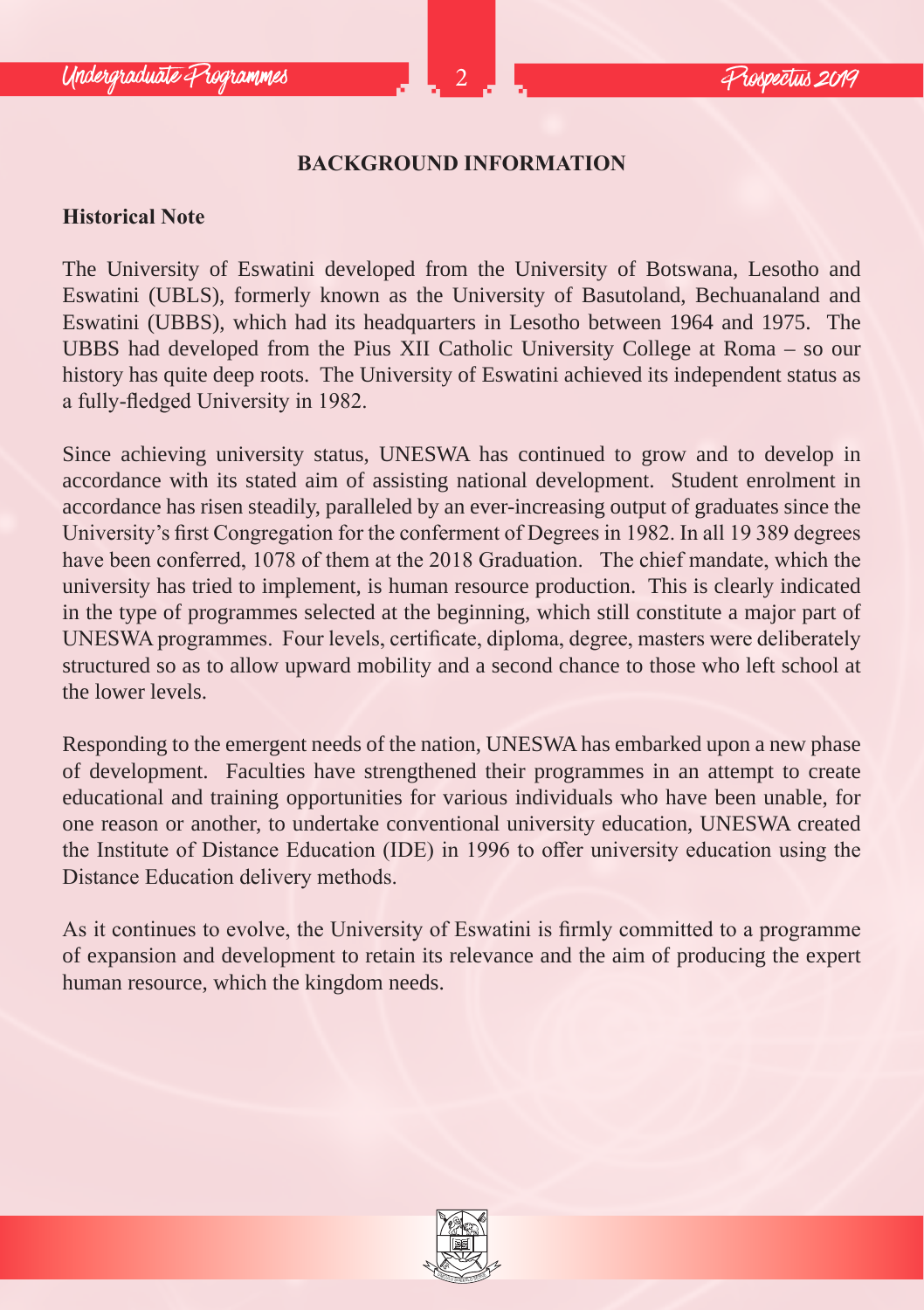## **UNIVERSITY LIBRARY**

The University Library consists of three decentralized but co-ordinate units at Kwaluseni, Luyengo and Mbabane. The main library at Kwaluseni has recently been extended and is now housed in a very fine air-conditioned building at the centre for the campus. The library holds an interesting collection of publications and documents related to Eswatini. Librarians are available to provide answers to queries and advice on the use of library materials for information needs.

Non-members of the University should enquire from the Librarian about the services available to external borrowers.

#### **WHAT TO EXPECT**

A Guide for Prospective Students – 2018/2019

Further information can be obtained from the University of Eswatini Calendar 2019/2020. Copies of the Calendar are available in all high schools in Eswatini.

**N.B**. Fees are listed at the back of this pamphlet.

The closing date for receipt of all applications is **1st March 2019**.

#### **NOTIFICATION OF OUTCOME OF APPLICATION**

All candidates who apply for admission to the University are notified of the outcome of their applications by end of June of the year for which admission is sought.

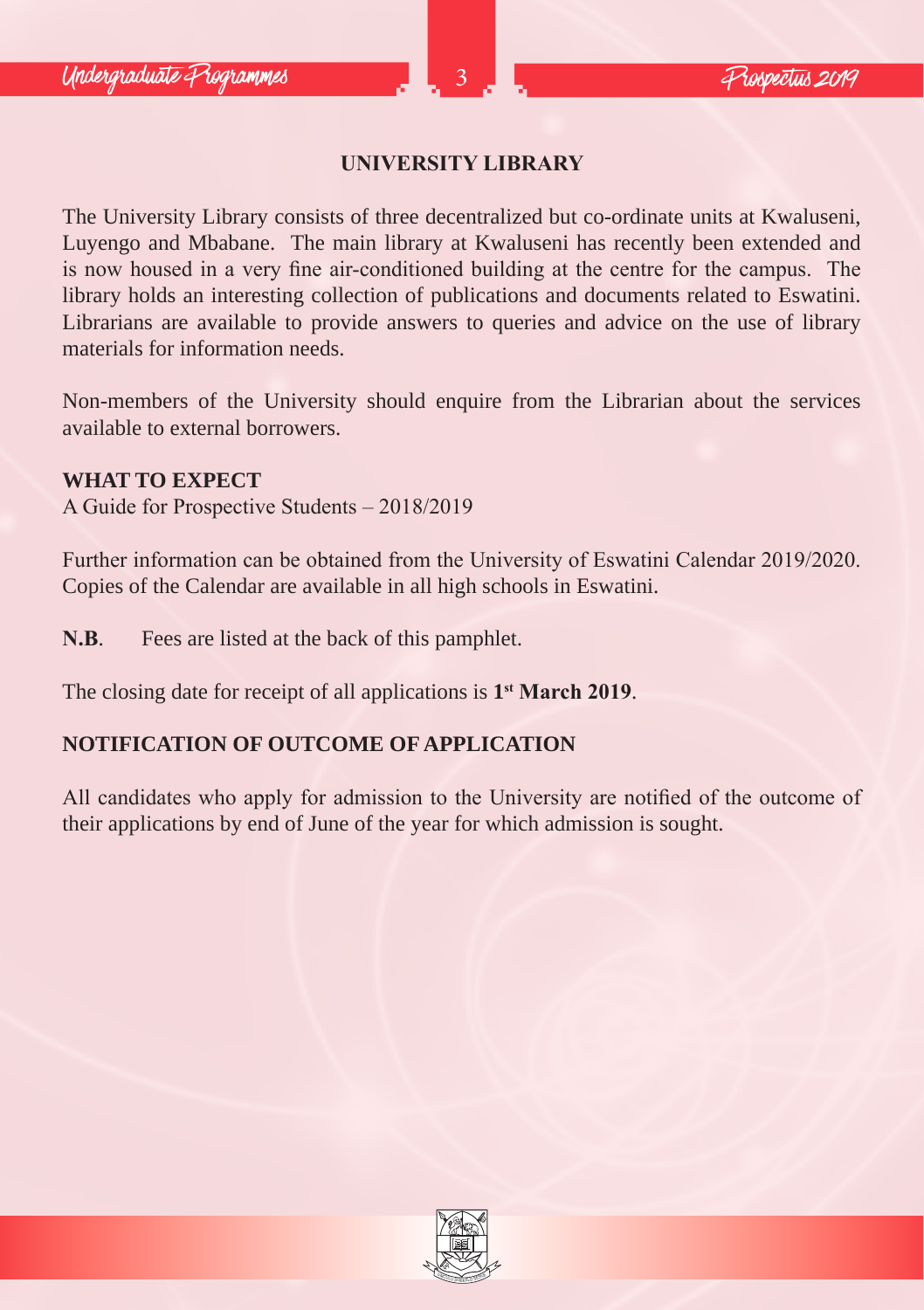HOW TO APPLY? **HOW TO APPLY?**

POINT SCALE FOR ASSESSING QUALIFICATIONS **POINT SCALE FOR ASSESSING QUALIFICATIONS**

| <b>NSC/IEB</b>                      | ACHIEVEMENT<br>LEVEL |             |                | $7(90-100)$                  | 7 (80-90)              | $\circ$                          | $\sqrt{ }$              |        | 3 |              |         |
|-------------------------------------|----------------------|-------------|----------------|------------------------------|------------------------|----------------------------------|-------------------------|--------|---|--------------|---------|
| GCE                                 | <b>O-LEVEL</b>       |             |                | $\bar{\mathbf{z}}$           | $\mathbf{A}^2$         | $\mathbf{a}$                     | $\cup$                  | $\Box$ | Щ | E            |         |
| GCE                                 | <b>A-LEVEL</b>       | ⋖           | $\mathbf{\Xi}$ | $\cup$                       | ≏                      | $\boxed{\underline{\mathbf{L}}}$ | SUBSIDIARY<br>N OR O OR |        |   |              |         |
|                                     | S <sub>G</sub>       |             |                |                              | ≺                      | $\mathbf{\Xi}$                   | U                       | $\Box$ | Щ | E            |         |
| <b>CERTIFICATE</b><br><b>SENIOR</b> | HG                   |             | ⋖              | $\mathbf{\Xi}$               | $\cup$                 | ≏                                | 凹                       | Щ      |   |              |         |
| CAMBRIDGE                           | IGCSE/<br>SGCSE      |             |                | $\Lambda^*$                  | ≺                      | $\mathbf{a}$                     | $\cup$                  | ≏      | Щ | $\mathbb{E}$ | O       |
| <b>CAMBRIDGE</b>                    | <b>HIGCSE/AS</b>     |             | A (90-100)     | A (80-90)<br>$\mathbf{\sim}$ | $\mathbf{\Omega}$<br>3 | $\cup$<br>4                      | ≏                       | 凹      |   |              |         |
| <b>POINTS</b>                       |                      | $\supseteq$ | 9              | $\infty$                     | $\overline{ }$         | $\circ$                          | 5                       | 4      | 3 | $\circ$      | $\circ$ |

্ষ্কি LO <sup>S</sup>ESIV<sup>E</sup>



| EG         | .FAJ'      |
|------------|------------|
| D.E        | PASS       |
| $A^*A.B.C$ | ŀ<br>CREDI |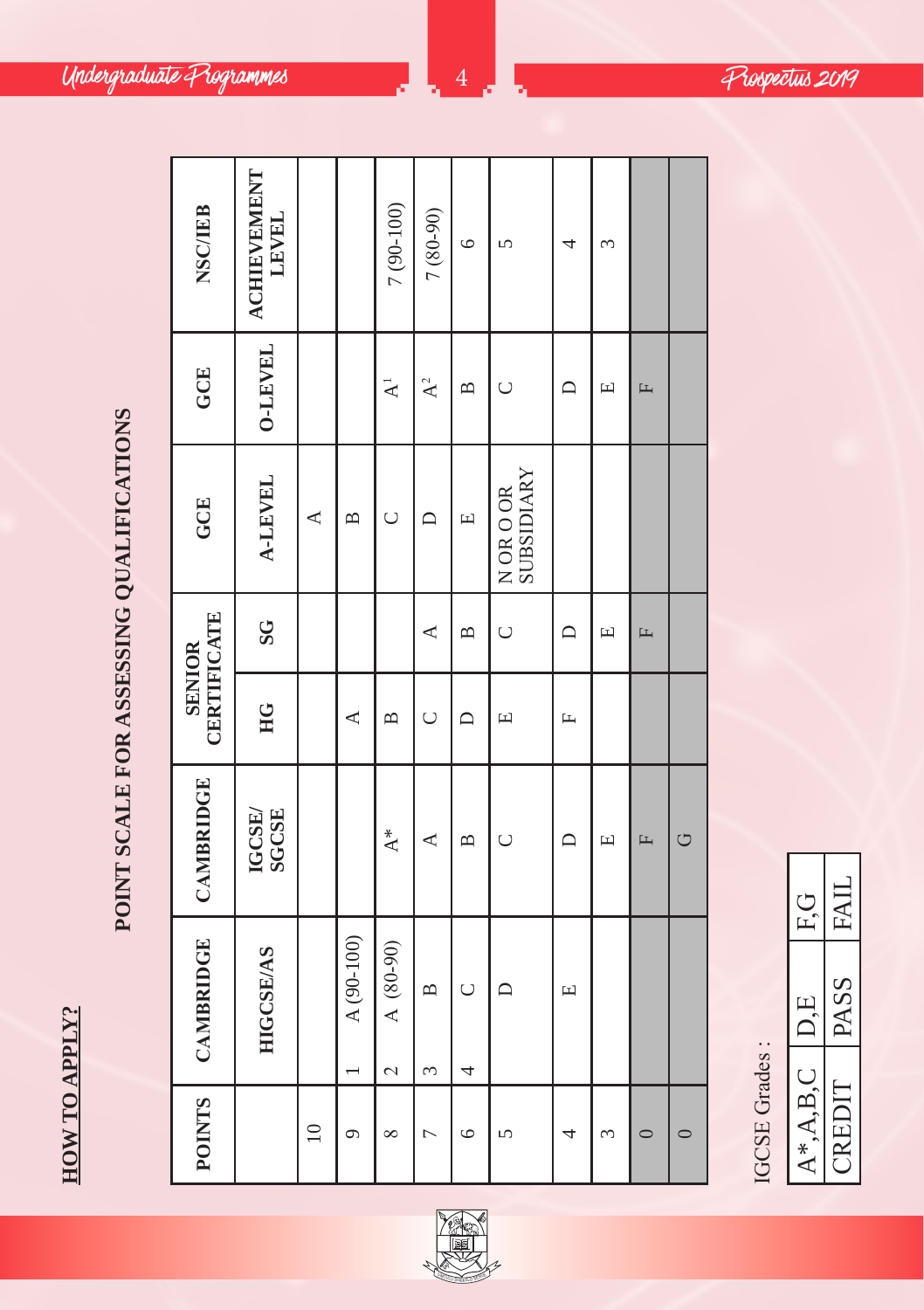The table above indicates the points attained from each grade. These points are calculated from the best six subjects. Note: the General and Faculty Requirements stated still need to be fulfilled.

How to calculate points:

Example: If a candidate doing **IGCSE/SGCSE** gets the following grades

| <b>Mathematics</b>           | B             |
|------------------------------|---------------|
| English as a Second Language | D             |
| SiSwati                      | $\mathsf{C}$  |
| <b>Religious Education</b>   | A             |
| <b>Business Studies</b>      | A             |
| Economics                    | $\mathcal{C}$ |
| Accounts                     | B             |
| <b>History</b>               | $\subset$     |
| vould be <sup>.</sup>        |               |

The points tally **v** 

- 7 (Religious Education)
- 7 (Business Studies)
- 6 (Accounts)
- 6 (Mathematics)
- 5 (SiSwati)
- 5 (Economics)

**Total points** = **36**, however due to the **D** in **English** the candidate would not qualify.

The cut-off points for each programme for the previous three years are shown in the table below. Use this information as a guide as to which programme you best qualify with your results.

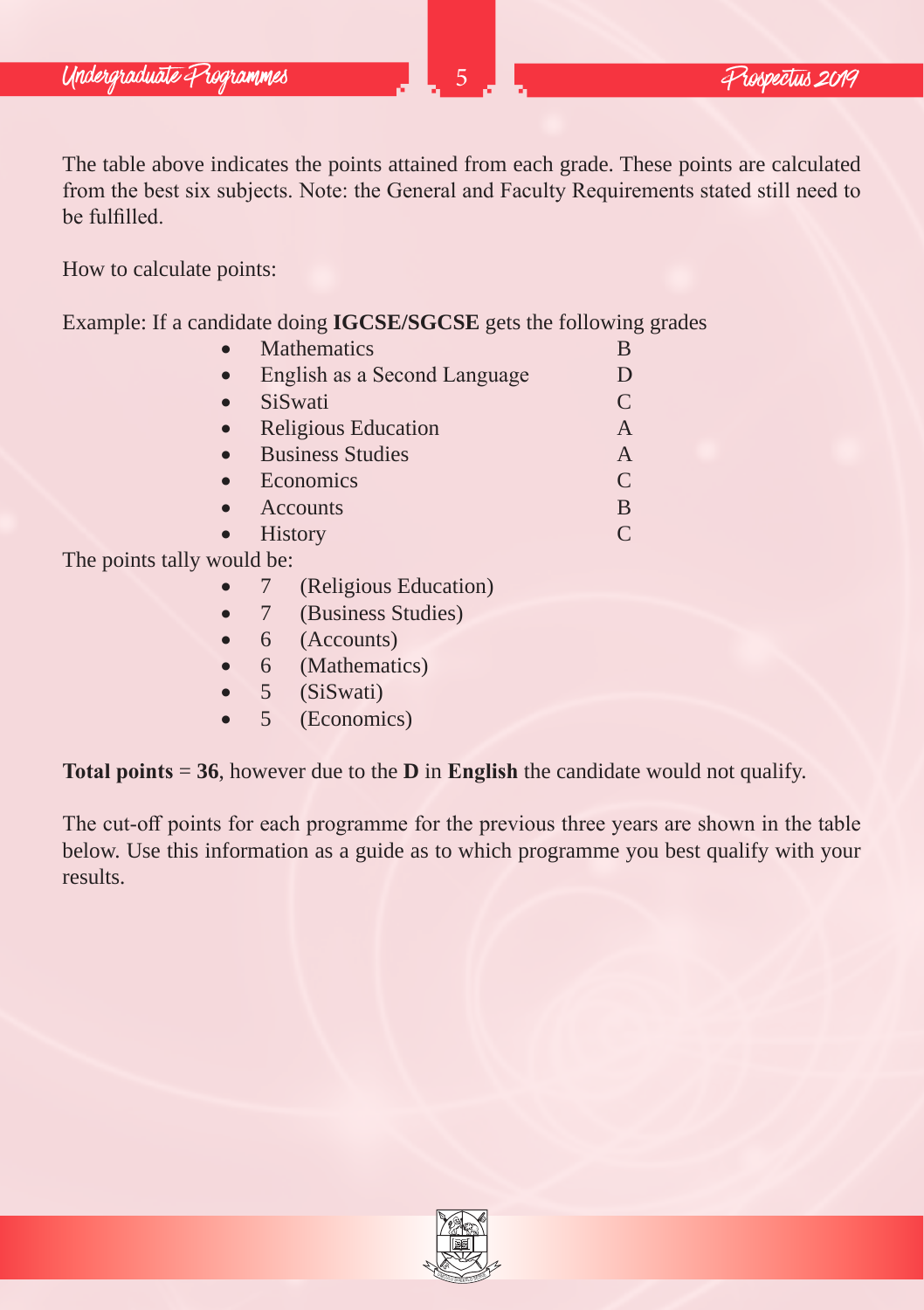

# **CUT-OFF POINTS: 2014,2015,2016,2017 & 2018**

| Programme                                            | 2014                         | 2015                     | 2016                     | 2017                     | 2018                     |
|------------------------------------------------------|------------------------------|--------------------------|--------------------------|--------------------------|--------------------------|
| B.Sc. Agric. & Bio-syst. Eng.                        | 36                           | 35                       | 36                       | 37                       | 37                       |
| B.Sc. Agric. Econ. & AgriBus. Mgt.                   | 33                           | 34                       | 34                       | 34                       | 35                       |
| B.Sc. Agricultural Education                         | 33                           | 35                       | 36                       | 36                       | 36                       |
| B.Sc. Agricultural extension                         | ٠                            | $\overline{\phantom{a}}$ | $\overline{\phantom{a}}$ | $\overline{\phantom{a}}$ |                          |
| B.Sc. Agronomy                                       | 33                           | 33                       | 33                       | 35                       | 33                       |
| <b>B.Sc. Animal Science</b>                          | 33                           | 33                       | 34                       | 34                       | 35                       |
| B.Sc. Animal Science (Dairy)                         | -                            | -                        | $\overline{\phantom{a}}$ | $\overline{\phantom{a}}$ | 31                       |
| <b>B.Sc. Horticulture</b>                            | $\overline{\phantom{0}}$     | $\overline{\phantom{a}}$ | ÷.                       | $\sim$                   | $\overline{\phantom{a}}$ |
| B.Sc. Food Science Nutrition & Tech.                 | -                            | 30                       | 33                       | 32                       | 34                       |
| <b>B.Sc. Consumer Science</b>                        | $\overline{\phantom{0}}$     | $\overline{\phantom{a}}$ | $\overline{a}$           | $\overline{\phantom{a}}$ | 32                       |
| B.Sc. Consumer Science Ed.                           | 34                           | 33                       | 34                       | 22                       | 34                       |
| B.Sc. Textile & Apparel Design & Mgt.                | $\qquad \qquad \blacksquare$ | $\overline{\phantom{a}}$ | $\overline{\phantom{a}}$ | $\overline{\phantom{a}}$ | ٠                        |
| Bachelor of Commerce (N/P)                           | 36                           | 36                       | 36                       | 36                       | 36                       |
| B.Ed. Secondary (Business Education)                 | 32                           | 32                       | 34                       | 34                       | 35                       |
| B.Ed. Secondary (Humanities)                         | 33                           | 33                       | 37                       | 36                       | 37                       |
| B.Ed. Secondary (Science)                            | 33                           | 33                       | 36                       | 36                       | 37                       |
| Bachelor of Nursing Science (N/P)                    | 40                           | 40                       | 41                       | 42                       | 41                       |
| B.Sc. in Environmental Health Science (N/P)          | 37                           | 37                       | 38                       | 38                       | 38                       |
| B.Sc. in Environmental Mgt. & Occup. Safety & Health | 35                           | 36                       | 37                       | 36                       | 37                       |
| B.Sc. in Environmental Mgt. & Water Resources        | 35                           | 35                       | 36                       | 35                       | 36                       |
| B.Sc. in Environmental Health & Food Science         | 34                           | 35                       | 35                       | 35                       | 35                       |
| B.A. Humanities (F/T)                                | 33                           | 33                       | 33                       | 34                       | 34                       |
| B.A. J.M.C.                                          | 33                           | 33                       | 30                       | 33                       | 34                       |
| B.Sc. in Computer Science Education                  |                              |                          |                          |                          | 32                       |
| B.Sc. in in Information Technology                   |                              |                          |                          |                          | 33                       |
| <b>Bachelor</b> of Science                           | 39                           | 39                       | 36                       | 38                       | 37                       |
| B.Eng. (Electrical & Electronic)                     | 40                           | 40                       | 41                       | 41                       | 40                       |
| B.A. Social Science                                  | 36                           | 36                       | 36                       | 36                       | 37                       |
| <b>B.A. Social Work</b>                              | 34                           | 34                       | 35                       | 35                       | 35                       |
| Bachelor of Laws (LLB)                               | 33                           | 33                       | 31                       | 31                       | 33                       |
| B.A. Humanities (IDE)                                | ÷                            |                          | ä,                       |                          | L.                       |
| B.Ed. Secondary (Humanities) - IDE                   | ۰                            |                          | ä,                       |                          | -                        |
| B.Ed. Secondary (Business Education) - IDE           | ۰                            | L.                       | ۰                        | ٠                        | $\overline{a}$           |
| Bachelor of Commerce (N/P) - IDE                     | $\overline{a}$               |                          | $\overline{a}$           |                          | -                        |
| Bachelor of Laws (LLB) - IDE                         |                              |                          |                          |                          |                          |
| Diploma in Law (IDE)                                 | -                            | -                        | ÷,                       |                          |                          |

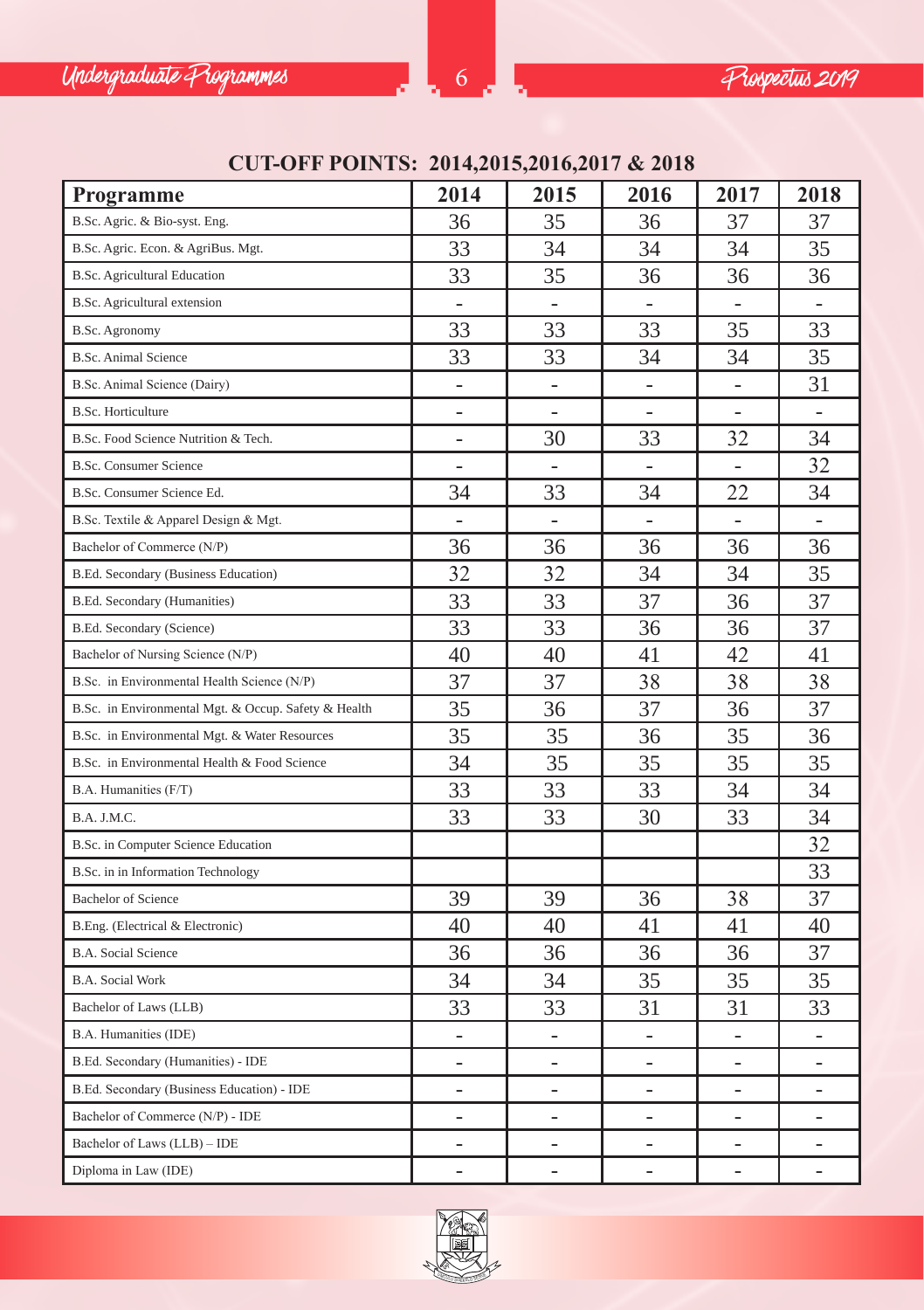Undergraduate Programmes 2019

The University offers the following certificate, diploma and degree programmes:

| <b>FACULTY</b>            | <b>CERTIFICATES, DIPLOMAS AND DEGREES</b>                                                                                                                                                                                                                                                                      |  |  |  |
|---------------------------|----------------------------------------------------------------------------------------------------------------------------------------------------------------------------------------------------------------------------------------------------------------------------------------------------------------|--|--|--|
| <b>1. AGRICULTURE</b>     | B.Sc. in Agricultural Economics & Agribusiness<br>Management<br><b>B.Sc.</b> in Agricultural Education<br><b>B.Sc.</b> in Agricultural Extension<br>B.Sc. in Agronomy<br>B.Sc. in Animal Science<br>B.Sc. in Animal Science (Dairy)<br>B.Sc. in Horticulture<br>B.Sc. in Agricultural & Biosystems Engineering |  |  |  |
| 2. COMMERCE               | <b>Bachelor of Commerce</b>                                                                                                                                                                                                                                                                                    |  |  |  |
| <b>3. CONSUMER</b>        | B.Sc. in Food Science, Nutrition & Technology                                                                                                                                                                                                                                                                  |  |  |  |
| <b>SCIENCES</b>           | B.Sc. in Consumer Science                                                                                                                                                                                                                                                                                      |  |  |  |
|                           | B.Sc. in Consumer Science Education                                                                                                                                                                                                                                                                            |  |  |  |
|                           | B.Sc. in Textile and Apparel Design & Management                                                                                                                                                                                                                                                               |  |  |  |
| <b>4. EDUCATION</b>       | Certificate in Adult Education                                                                                                                                                                                                                                                                                 |  |  |  |
|                           | Diploma in Adult Education                                                                                                                                                                                                                                                                                     |  |  |  |
|                           | Bachelor of Education Primary (Language Arts)                                                                                                                                                                                                                                                                  |  |  |  |
|                           | <b>Bachelor of Education Primary (Social Studies)</b>                                                                                                                                                                                                                                                          |  |  |  |
|                           | <b>Bachelor of Education Primary (Science)</b>                                                                                                                                                                                                                                                                 |  |  |  |
|                           | <b>Bachelor of Education Secondary (Science)</b>                                                                                                                                                                                                                                                               |  |  |  |
|                           | Bachelor of Education Secondary (Business Education)                                                                                                                                                                                                                                                           |  |  |  |
|                           | <b>Bachelor of Education Secondary (Humanities)</b>                                                                                                                                                                                                                                                            |  |  |  |
|                           | Post-Graduate Certificate in Education                                                                                                                                                                                                                                                                         |  |  |  |
| <b>5. HEALTH SCIENCES</b> | Bachelor of Nursing Science – (Old Programme)                                                                                                                                                                                                                                                                  |  |  |  |
|                           | Bachelor of Science in Environmental Health Science                                                                                                                                                                                                                                                            |  |  |  |
|                           | Bachelor of Science in Environmental Health & Food                                                                                                                                                                                                                                                             |  |  |  |
|                           | Science                                                                                                                                                                                                                                                                                                        |  |  |  |
|                           | Bachelor of Science in Environmental Management &                                                                                                                                                                                                                                                              |  |  |  |
|                           | Occupational Safety & Health                                                                                                                                                                                                                                                                                   |  |  |  |
|                           | Bachelor of Science in Environmental Management &                                                                                                                                                                                                                                                              |  |  |  |
|                           | <b>Water Resources</b>                                                                                                                                                                                                                                                                                         |  |  |  |
|                           | Bachelor of Nursing Science (New Programme)                                                                                                                                                                                                                                                                    |  |  |  |
|                           |                                                                                                                                                                                                                                                                                                                |  |  |  |
|                           |                                                                                                                                                                                                                                                                                                                |  |  |  |

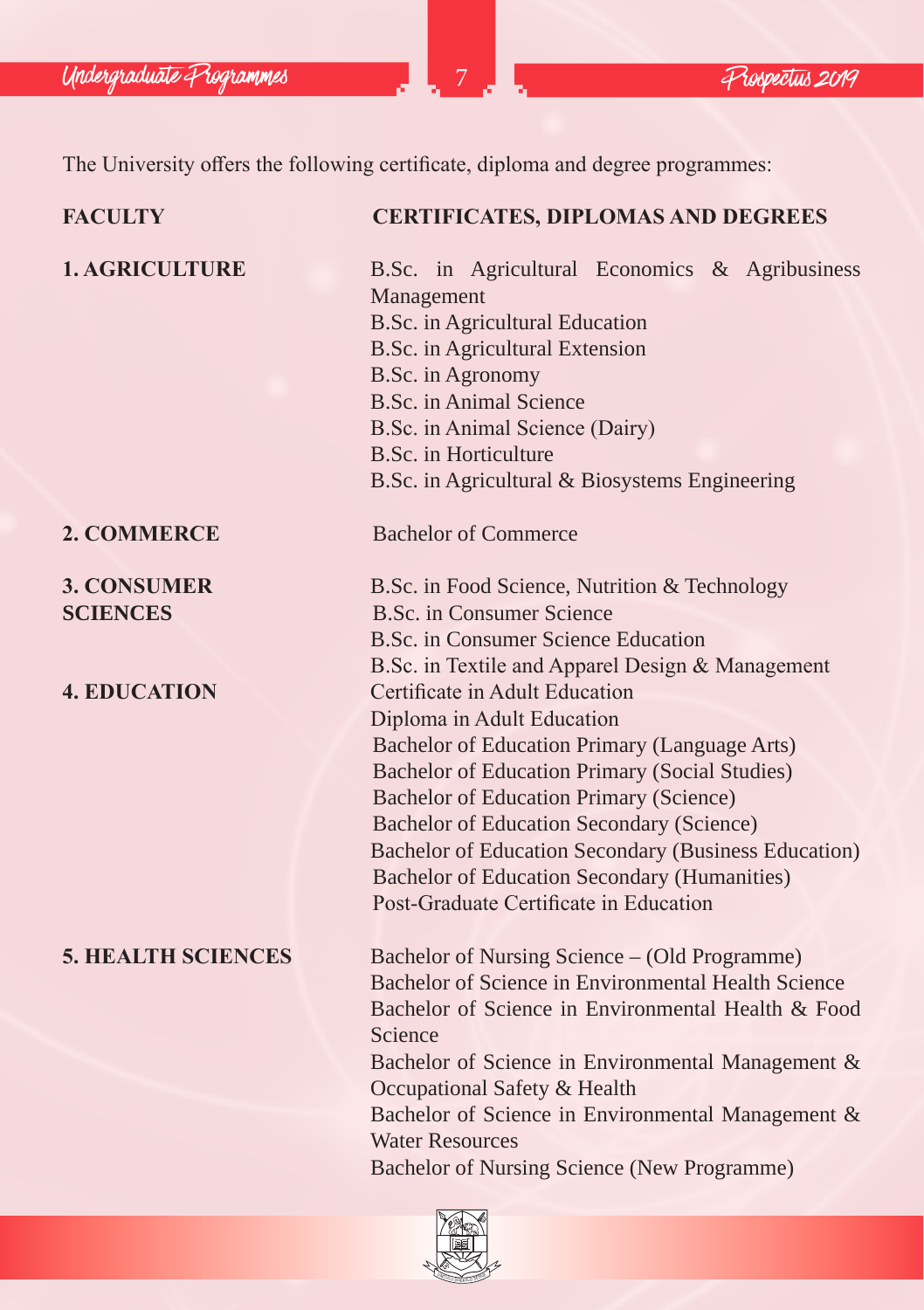Post-Diploma Certificate in Community Mental Health Nursing Science Post-Diploma Certificate in Midwifery Science Post- Diploma Certificate in Nephrology

**6. HUMANITIES** Bachelor of Arts in Humanities Bachelor of Arts in Journalism & Mass Communication

**7. SCIENCE &** Bachelor of Engineering (Electrical & Electronic) **ENGINEERING** Bachelor of Science Bachelor of Science in Information Technology Bachelor of Science in Computer Science Education

> Bachelor of Arts in Social Science Bachelor of Social Work

**9. INSTITUTE OF Certificate in Portuguese DISTANCE** Certificate in Psycho-social Support Bachelor of Commerce (New Programme) Bachelor of Arts (Humanities) Bachelor of Education (Adult Education) Bachelor of Education Primary (Language Arts) Bachelor of Education Primary (Social Studies) Bachelor of Education Secondary (Humanities) Bachelor of Education Secondary (Business Education) Post-Graduate Certificate in Education Bachelor of Laws (New Programme)

# **ENTRANCE QUALIFICATIONS**

If you have decided to apply for admission, there are certain minimum requirements that you will need to meet in order to be considered for admission. There are many more applicants than there are places available and, therefore, the University has to use selection procedures. Applying to the University does not guarantee a place.



#### 8. SOCIAL SCIENCES Bachelor of Laws

**EDUCATION** Diploma in Law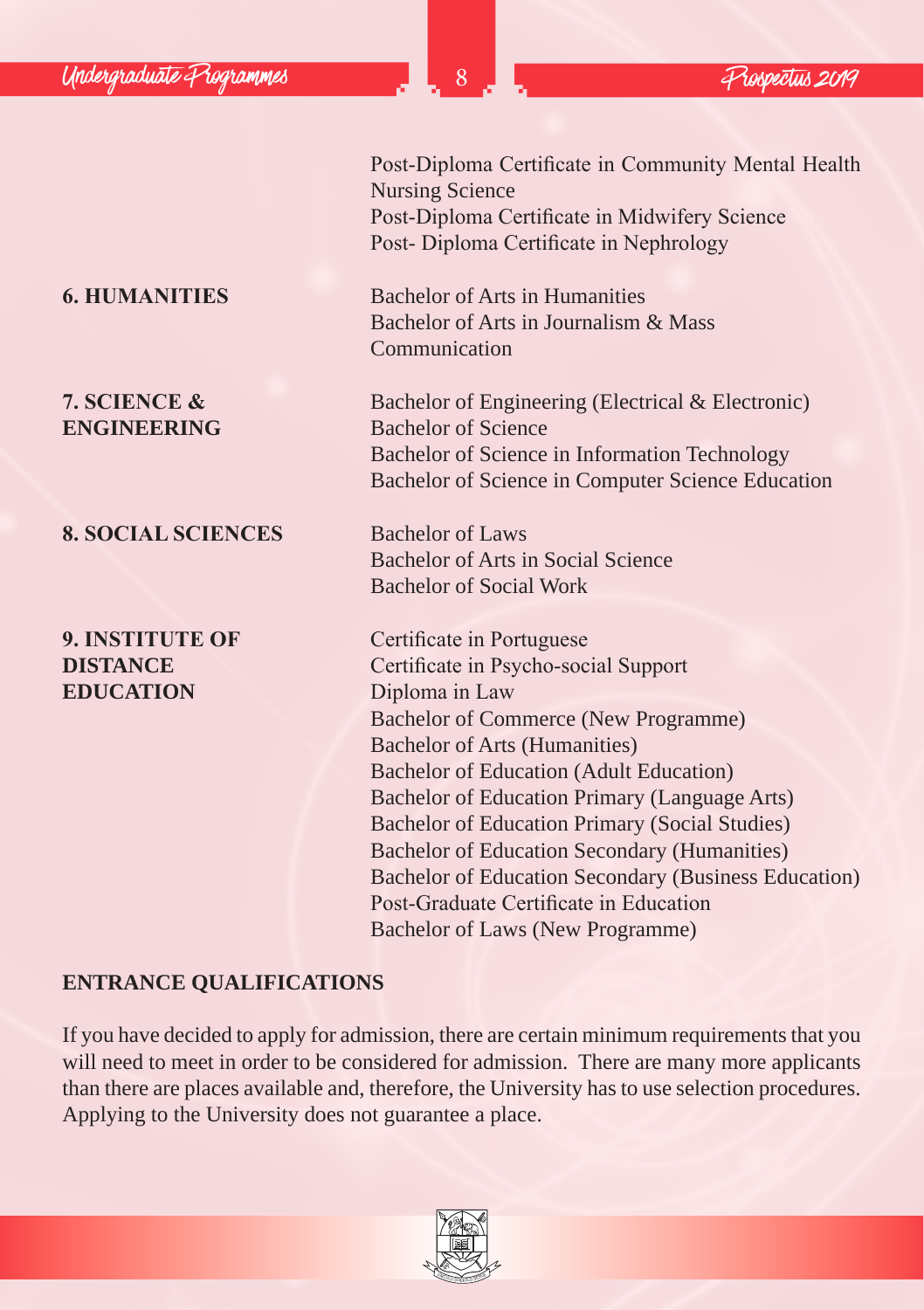In order to enter the University to study for a degree programme, you MUST have a minimum of SIX PASSES in the SGCSE/IGCSE, and these must include passes at C GRADE OR BETTER IN ENGLISH LANGUAGE AND FOUR OTHER RELEVANT SUBJECTS.

The Mature Age Entry (details obtainable on request) serves as an alternative route for this special group of applicants e.g. applicants over 22 years of age who do not meet the normal entrance requirements. You must also note carefully the Special Requirements for the programme in each Faculty before you choose the programme you wish to apply for.

## **SPECIAL REQUIREMENTS**

# **1. FACULTY OF AGRICULTURE**

The Faculty of Agriculture offers the following degree programmes; Agriculture-Related Programmes;

- o Bachelor of Science in Agricultural and Biosystems Engineering
- o Bachelor of Science in Agricultural Economics and AgriBusiness Management
- o Bachelor of Science in Agricultural Education
- o Bachelor of Science in Agricultural Extension
- o Bachelor of Science in Agronomy
- o Bachelor of Science in Animal Science
- o Bachelor of Science in Animal Science (Dairy)
- o Bachelor of Science in Horticulture

# **Entrance Requirements:**

## **a) SGCSE/IGCSE Admissions**

Candidates must have an International General Certificate of Secondary Education (IGCSE)/Swaziland General Certificate of Secondary Education (SGCSE); or another internationally recognized, comparable certificate. All candidates must have at least credit passes (C grades or better) in English Languages, Mathematics, and two Science subjects. A credit pass in Agriculture or Agricultural Science (for any agriculture related degree programme) will be accepted as a Science subject.

The Science subjects will include: Physics, Chemistry, Physical Science, Biology, Integrated Science and Combined Science.

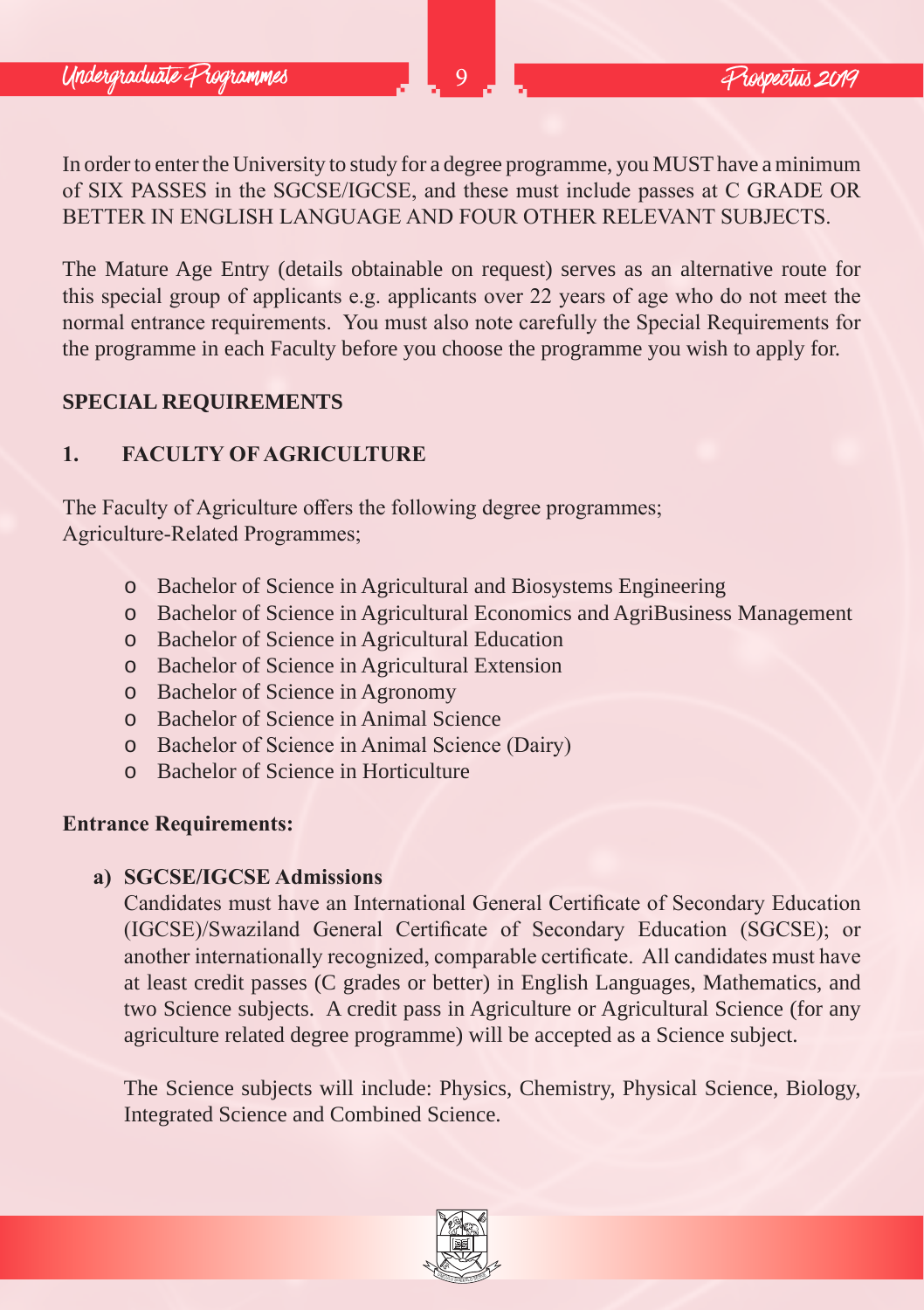# **b) A' level Admissions**

A student may be exempted from taking courses already passed at "A" Level with a C grade or better.

# **c) Diploma Admissions**

Applicants wishing to study for a B.Sc. Degree in Faculty of Agriculture must have:

 $\checkmark$  Completed the relevant 2-year Diploma Programme in the Faculty of Agriculture, UNESWA, or its equivalent. Such candidates will be admitted to year 1 of the degree programme.

# **OR**

- $\checkmark$  Completed the relevant 3-year Diploma Programme in the Faculty of Agriculture, UNESWA or its equivalent. Such candidates will be admitted to Level 3 of the degree programme.
- $\checkmark$  Candidates admitted under (c) shall receive exemption from equivalent courses, taken during the diploma programme. Exemption from such courses may be approved by the Senate on the recommendation of the Faculty of Agriculture, which shall have determined the courses from which candidates may be exempted for each programme.
- $\checkmark$  Candidates admitted under (c) shall be required to take courses in Level 1 or Level 2 not taken during the diploma programme.
- $\checkmark$  For candidates admitted under (c), the relevant diploma shall be:
	- Diploma in Agricultural Education for B.Sc. (Ag.Ed)
	- Diploma in Agriculture for other Agriculture related programmes

# **2. FACULTY OF COMMERCE**

# o **Bachelor of Commerce (Full-Time)**

The Bachelor of Commerce (B.Com) is a four year degree programme offered on a fulltime basis. On successful completion of the first two years, students will be eligible to major in any one of the following:

- B.Com (Accounting and Finance)
- B.Com (Marketing)
- B.Com (Management)

# DEGREE ENTRANCE REQUIREMENTS

The minimum entrance requirement for the Degree programme shall be:

a) International General Certificate of Secondary Education (IGCSE)/SGCSE **Candidates** 

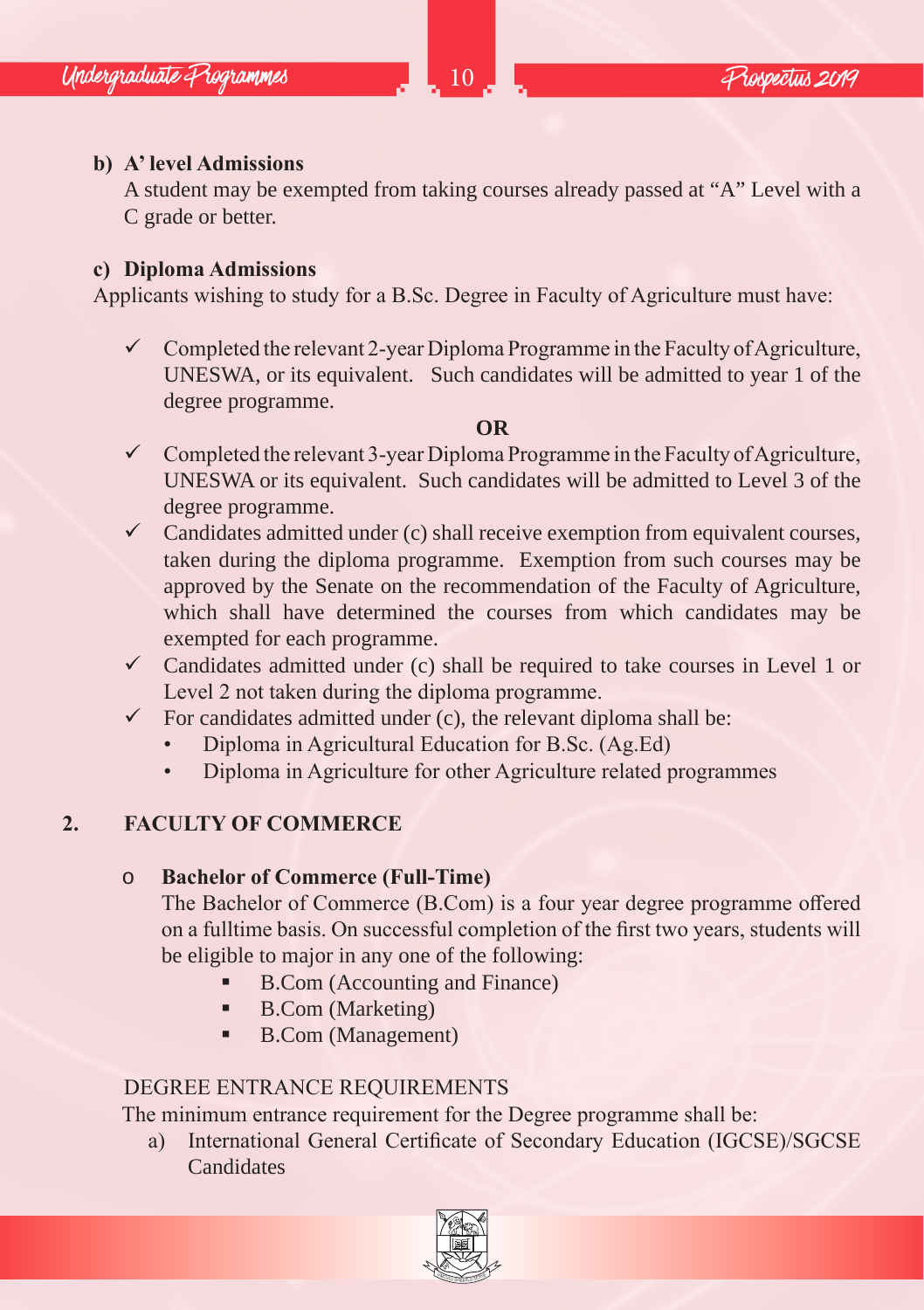A minimum of six passes in the IGCSE/SGCSE, which must include passes at C grade or better in English, and Mathematics plus a credit in a minimum of two subjects drawn from the list below:

| Economics                     | <b>Information Technology</b> |
|-------------------------------|-------------------------------|
| <b>Business Studies</b>       | Siswati                       |
| Accounts                      | <b>Biology</b>                |
| <b>Additional Mathematics</b> | Afrikaans                     |
| French                        | <b>Combined Science</b>       |
| English Literature            | Design Technology             |
| Geography                     | History                       |
| <b>Religious Studies</b>      | Agriculture                   |
| Food and Nutrition            | <b>Fashion and Fabrics</b>    |
|                               |                               |

## **OR**

b) A minimum of six passes in the G.C.E. O' Level, which must include passes at C grade or better in English Language and Mathematics plus a credit in a minimum of two subjects drawn from the list below:

| <b>Additional Mathematics</b> | Agriculture            |
|-------------------------------|------------------------|
| <b>Bible Knowledge</b>        | <b>Biology</b>         |
| <b>Combined Science</b>       | Commerce               |
| Chemistry                     | Economics              |
| French                        | Geography              |
| General Science               | History                |
| Human and Social Biology      | Physics                |
| <b>Physical Science</b>       | Principles of Accounts |
| Siswati                       |                        |

## **OR**

c) A recognized equivalent qualification.

## **OR**

d) A' Level Admission (As in the Academic General Regulations)

## **OR**

e) Mature Entry Admission:

# DEGREE ENTRANCE REQUIREMENTS FOR DIPLOMA HOLDERS

- a) Holders of the Diploma in Accounting and Business Studies (DABS) (or its equivalent), who intend to study for the Bachelor of Commerce degree, will be eligible to enter Level 1 of the Four-Year Bachelor of Commerce Degree Programme.
- b) Holders of the Diploma in Commerce from UNESWA or its equivalent from a recognised institution may be eligible to enter Level 3 of the Four-Year Bachelor of Commerce Degree Programme. Such candidates may be required to take any other course as directed by Senate.

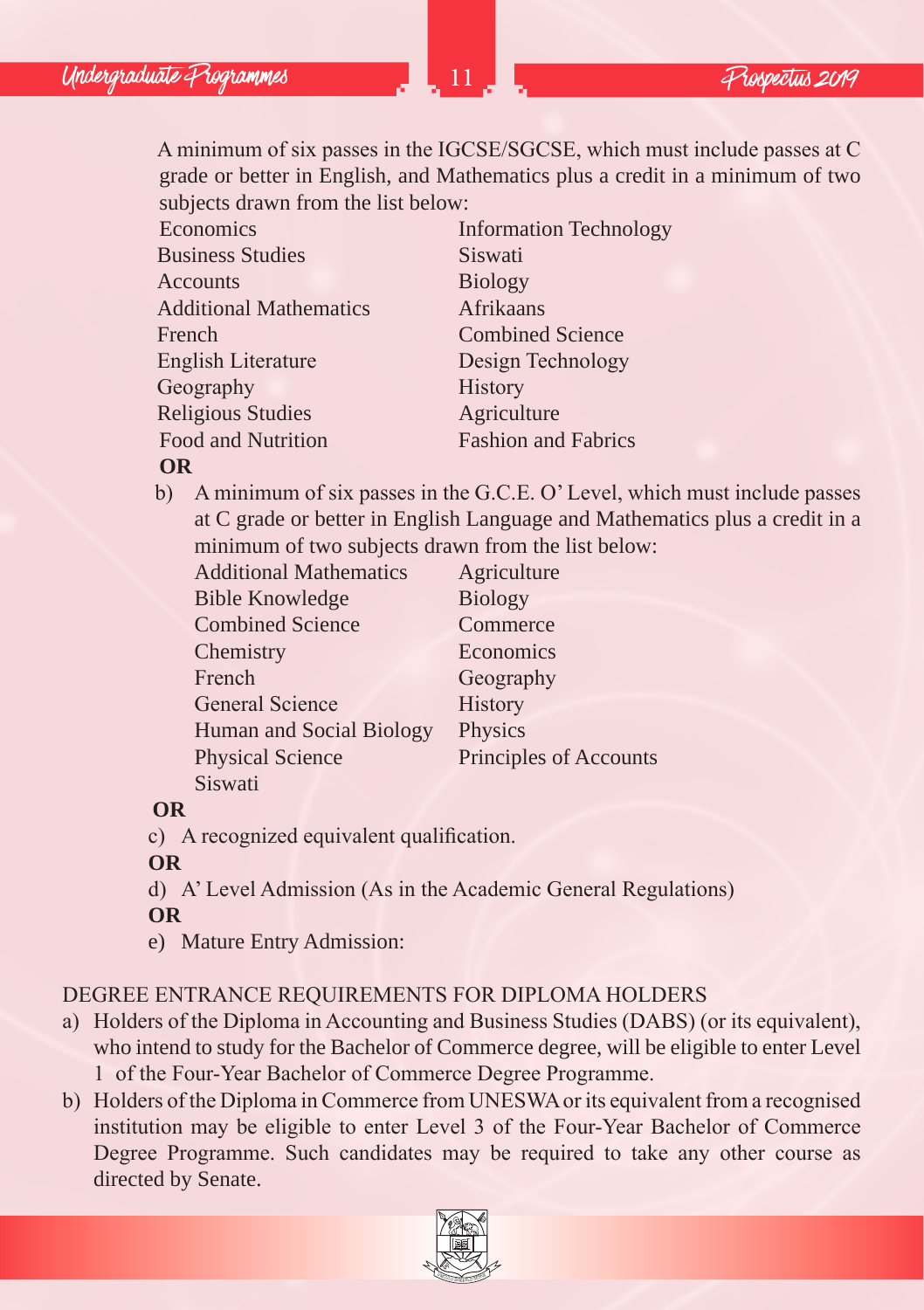c) Holders of Diploma in Business-related studies from a recognised institution may be eligible for admission into Level 1

# **3. FACULTY OF CONSUMER SCIENCES**

The Faculty of Consumer Sciences offers the following degree programmes; Consumer Science-Related Programmes

- o Bachelor of Science in Food Science, Nutrition and Technology
- o Bachelor of Science in Consumer Science
- o Bachelor of Science in Consumer Science Education
- o Bachelor of Science in Textile and Apparel Design and Management.

Entrance Requirements:

#### **a) SGCSE/IGCSE Admissions**

Candidates must have an International General Certificate of Secondary Education (IGCSE)/Swaziland General Certificate of Secondary Education (SGCSE); or another internationally recognized, comparable certificate. All candidates must have at least credit passes (C grades or better) in English Languages, Mathematics, and two Science subjects. A credit pass in Home Economics, or Home Management or Food and Nutrition or Fashion and Fabrics (for any Consumer Science related degree programme) will be accepted as a Science subject.

The Science subjects will include: Physics, Chemistry, Physical Science, Biology, Integrated Science and Combined Science.

#### **b) A level Admissions**

A student may be exempted from taking courses already passed at "A" Level with a C grade or better.

## **c) Diploma Admissions**

Applicants wishing to study for a B.Sc. Degree in Faculty of Consumer Sciences must have:

 $\checkmark$  Completed the relevant 2-year Diploma Programme in the Faculty of Agriculture, UNESWA, or its equivalent. Such candidates will be admitted to year 1 of the degree programme.

**OR**

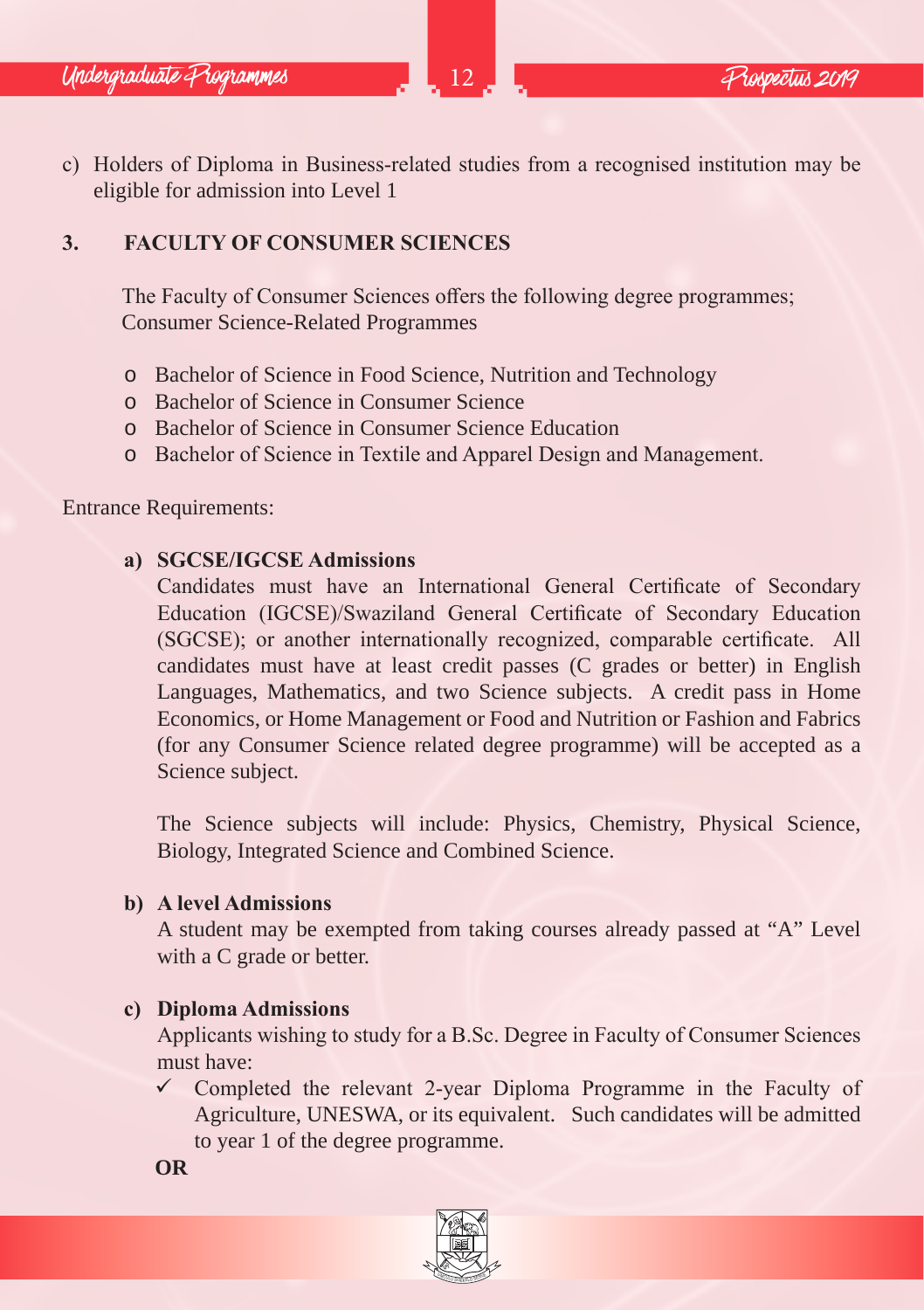- $\checkmark$  Completed the relevant 3-year Diploma Programme in the Faculty of Agriculture, UNESWA or its equivalent. Such candidates will be admitted to Level 3 of the degree programme.
- i. Candidates admitted under (b) shall receive exemption from equivalent courses, taken during the diploma programme. Exemption from such courses may be approved by the Senate on the recommendation of the Faculty of Consumer Sciences Board, which shall have determined the courses from which candidates may be exempted for each programme.
- ii. Candidates admitted under (b) shall be required to take courses in Level 1 or Level 2 not taken during the diploma programme.
- iii. For candidates admitted under (b), the relevant diploma shall be: Diploma in Home Economics Education for B.Sc. (Consumer Science. Ed.) or Diploma in Home Economics for other Consumer Science related programmes

## **4. FACULTY OF EDUCATION**

## **Programmes of the Faculty of Education**

Programmes of study for the following certificates, diplomas and degrees are offered in the faculty in conjunction with other Faculties or Departments of the University.

Degree of Bachelor of Education: There are two full-time programmes – the secondary B.Ed. programme and the primary B.Ed. programme.

Post–Graduate Certificate in Education: a pre–service programme for holders of an appropriate degree.

Certificate and Diploma in Adult Education: The programmes are offered to adult education practitioners.

Certificate in Physical Education (Currently not offered): This is a one-year, full-time study programme intended to provide appropriately trained and skilled teachers in the area of physical education in the primary schools of Eswatini.

## **i. Certificate in Adult Education**

Normally, the duration of the Certificate programme shall be two (2) semesters of full-time study or four (4) semesters of part- time.

The part-time certificate programme will include two (2) weeks of residential

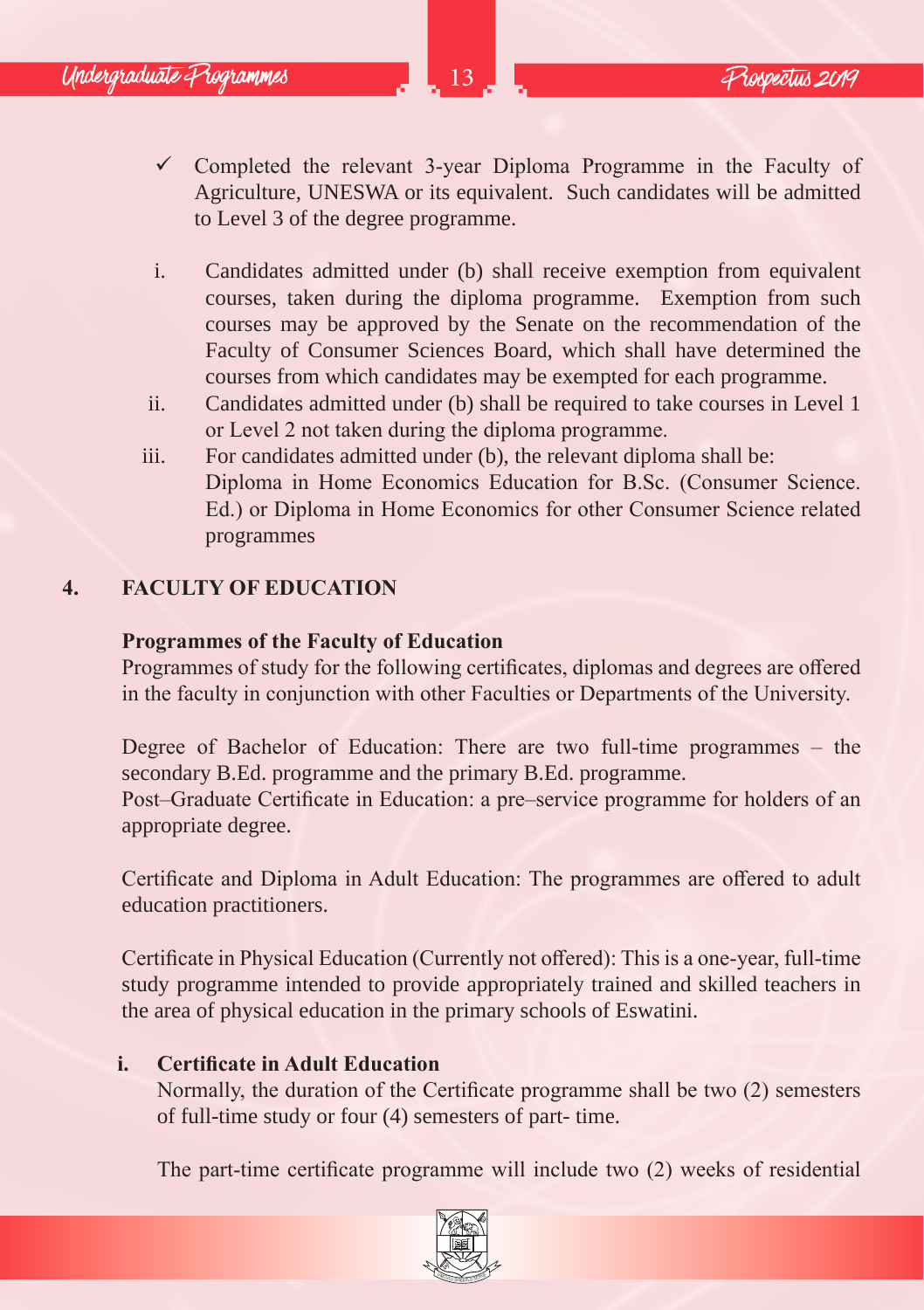

sessions in each semester.

It is intended for candidates who wish to become adult educators.

# **Entrance Requirements**

a) Direct Entry

An applicant to the Certificate in Adult Education programme shall be required to have a minimum of SGCSE/IGCSE/GCE O' Level/COSC or its equivalent, with four (4) passes including English Language.

## b) Mature Age Entry

As in the Academic General Regulations

# **i. Diploma in Adult Education**

This programme is offered on a full-time and Part time study. The Part-time Diploma programme will include two (2) weeks of residential sessions in each semester.

## **Entrance Requirements:**

In addition to the requirements of the General Regulation the following shall apply:

# **a) Direct Entry**

An applicant to the Diploma in Adult Education programme shall be required to have a minimum of six passes in the SGCSE/IGCSE/GCE O' Level/COSC or its equivalent, which must include a C grade or better in four subjects including English Language.

# **b) A Holder of a Certificate**

An applicant to the Diploma in Adult Education must have at least a pass in the Certificate in Adult Education or equivalent.

# **c) Mature Age Entry**

(As in the Academic General Regulations)

# **ii. Bachelor of Education (Primary)**

- o B.Ed. Primary (Language Arts)
- B.Ed. Primary (Science)
- o B.Ed. Primary (Social Studies)

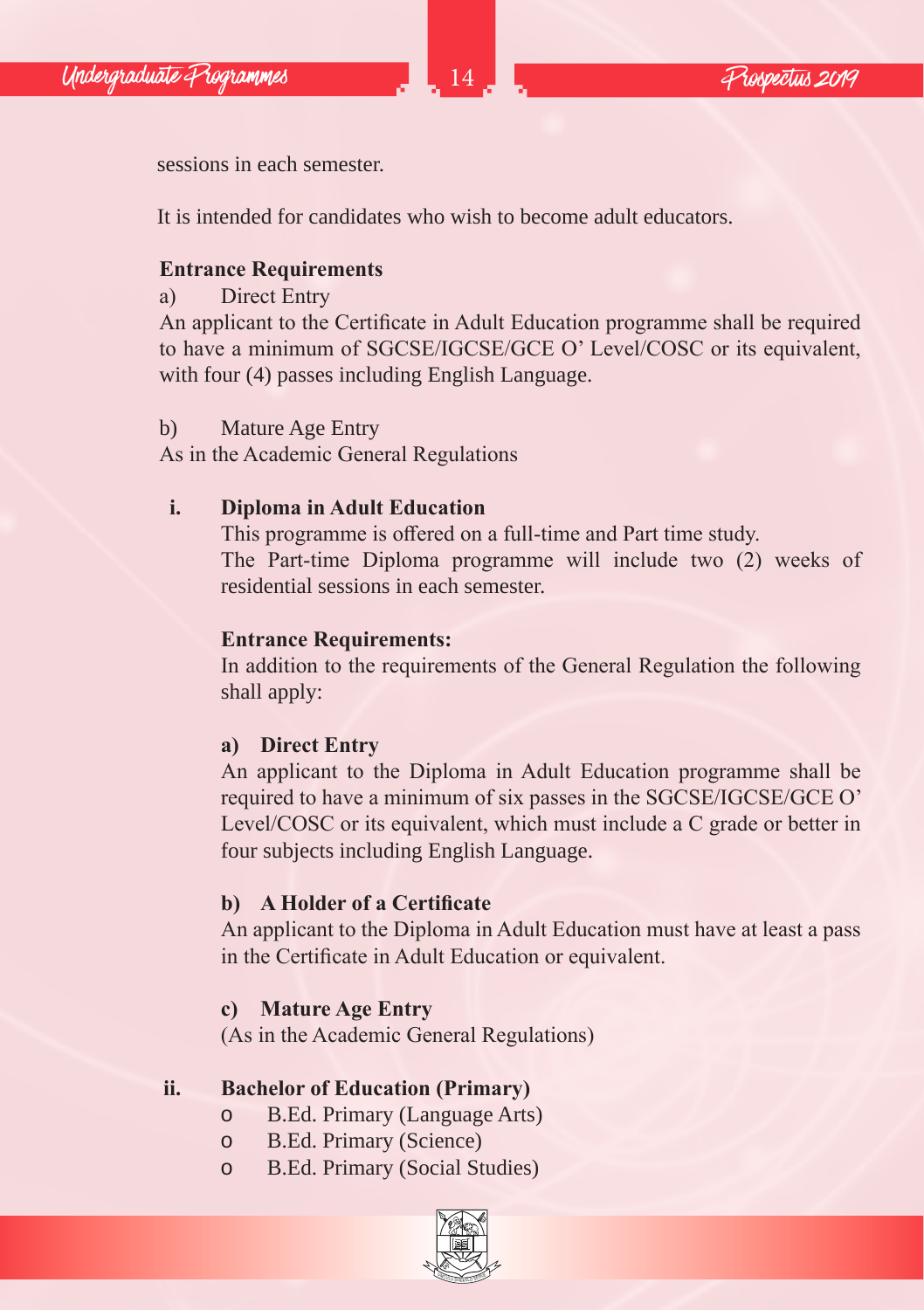## **Entrance Requirements:**

## **A Holders of Teachers' Certificates or Diplomas**

An applicant who has obtained a pass in at least one of the qualifications listed below will be considered for admission to the programme.

- A Diploma in Education (Primary or Secondary or In-Service) (PTD/ STD).
- $\checkmark$  The two-year Secondary Teachers' Certificate (STC).
- $\checkmark$  A recognised equivalent.

Their major subjects must fit into an acceptable Year 1 Programme approved by the Faculty of Education. The Subjects are:

> Language Arts Social Studies Science

# **iii. Bachelor of Education (Secondary)**

Entrance Requirements

a) Direct entry through SGCSE/IGCSE,GCE O'Level and COSC or Equivalent. An applicant with the above qualifications shall be considered for direct entry into the Bachelor of Education (Secondary) programme according to the specialisations listed below.

# o **B.Ed. Secondary (Business Studies)**

In addition to the requirements stipulated in the Academic General Regulations, an applicant to the Bachelor of Education Secondary (Business Studies) programme must have a C grade or better in Mathematics.

# o **B.Ed. Secondary (Humanities)**

An applicant to the Bachelor of Education Secondary (Humanities) programme must satisfy the requirements stipulated in the Academic General Regulations.

# o **B.Ed. Secondary (Science)**

In addition to the requirements stipulated in the Academic General Regulations, an applicant to the Bachelor of Education Secondary (Science) programme with any of the following:

 $\checkmark$  A grade C or better in Mathematics and

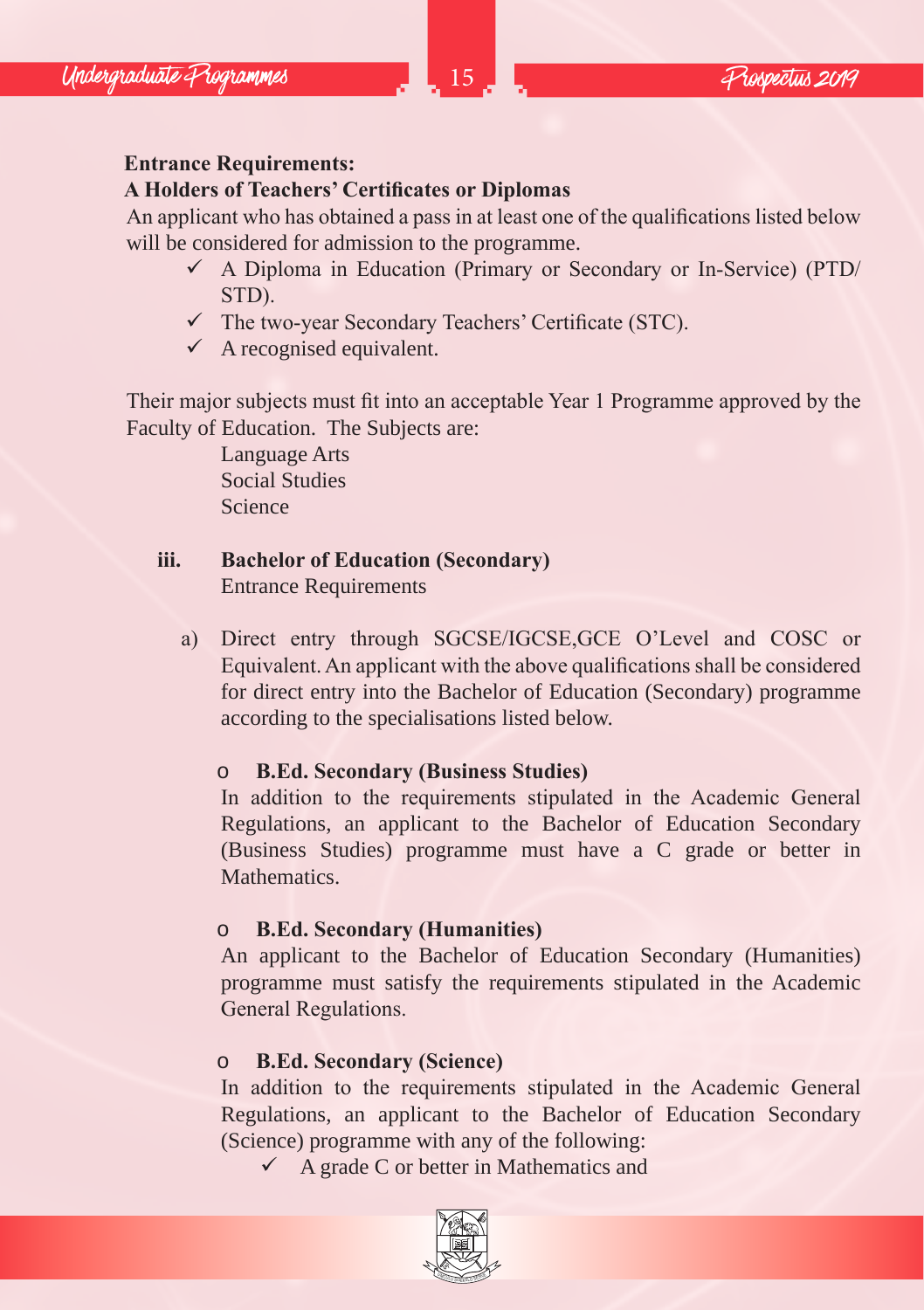- $\checkmark$  Two of the following; Biology, Chemistry, Geography, Physical Science, Physics OR Co-ordinated Sciences.
- $\checkmark$  a C grade or better in any other subject.

b) Holders of Teachers' Certificates or Diplomas

An applicant who obtained at least one of the qualifications listed below will be considered for admission to the programme.

- A Diploma in Education (Secondary or In-Service) (STD).
- The two-year Secondary Teachers' Certificate (STC).
- A recognised equivalent.

## **iv. Post-Graduate Certificate in Education (Full-time)**

The Post-Graduate Certificate in Education (P.G.C.E.) is offered as a fulltime programme, for a one year duration. The applicant will normally be expected to take a curriculum studies course reflecting the subject(s) studied in the degree.

## **Entrance Requirements:**

In addition to the requirements stipulated in the Academic General Regulations the following entrance requirements shall apply:

0An applicant to the Post Graduate Certificate in Education shall be required to have at least a Bachelor's Degree (including the Bachelor of Engineering) from UNESWA or any recognised institution. The applicant must also have an average GPA of 2.0 (D grade) or better in at least one subject to make up his or her teaching subject(s). Teaching subject(s) are:

Accounting English African Languages Geography French (currently not offered) History Biology / Life Sciences Mathematics Business Studies Physics Chemistry Religious Education Commerce Economics

# **5. FACULTY OF HEALTH SCIENCES**

Programmes of study may be offered in the following degrees:

- o Bachelor of Science in Environmental Health Science
- o Bachelor of Science in Environmental Health & Food Science
- o Bachelor of Science in Environmental Management & Occupational Safety

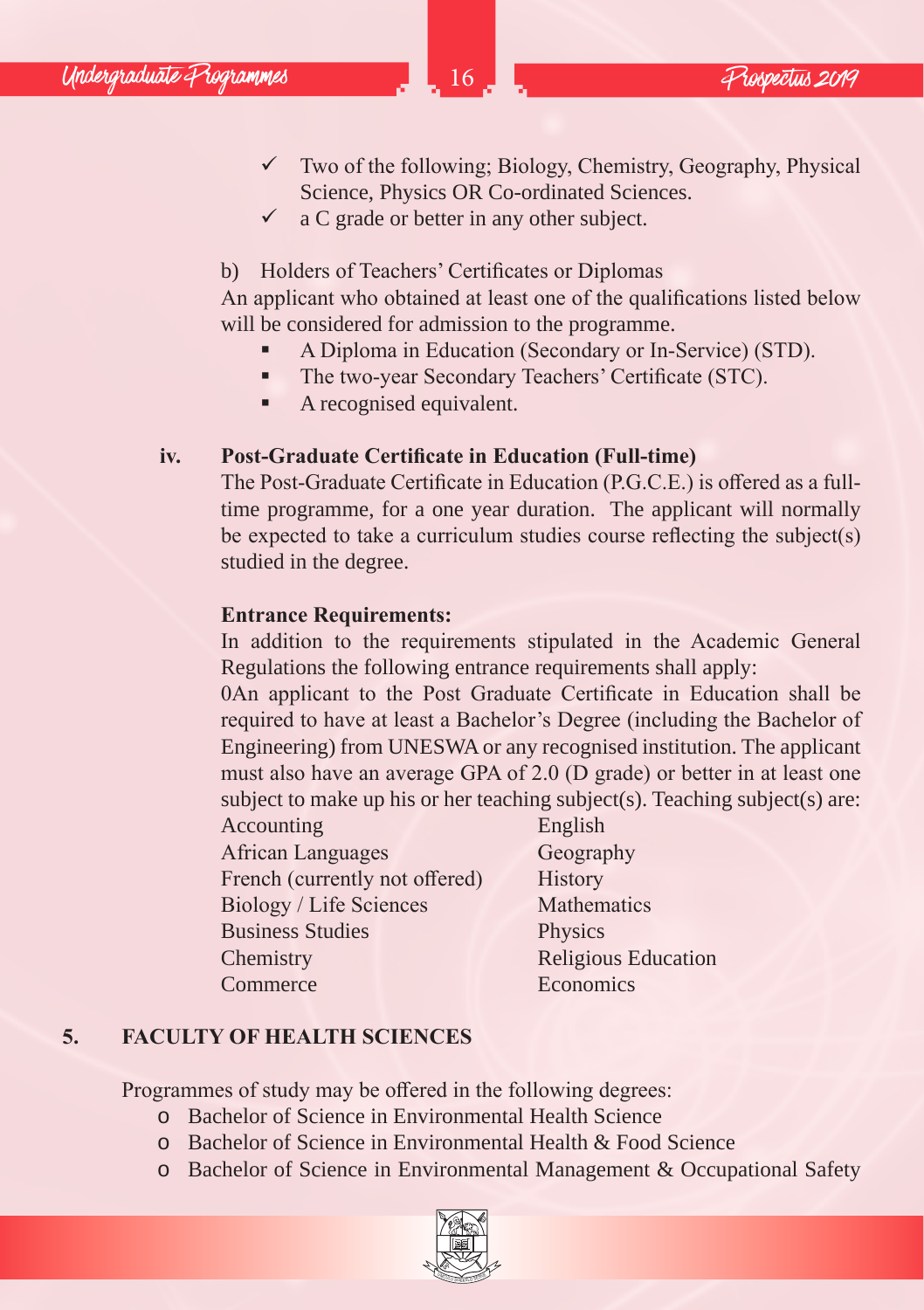& Health

- o Bachelor of Science in Environmental Management & Water Resources
- o Bachelor of Nursing Science (New Programme)
- o Bachelor of Science in Community Health Nursing

## **Entrance Requirements**

The minimum entrance requirements for all the above degree programmes offered by the Faculty shall be:

> **a) International General Certificate of Secondary Education (IGCSE)/ Swaziland General Certificate of Secondary Education (SGCSE) Admissions**

A minimum of six passes in the IGCSE/SGCSE which must include passes at C grade or better in:

- English Language and Mathematics and
- $\checkmark$  Two (2) of the following:
	- **Biology**
	- Chemistry
	- **Physics**
	- Geography or Agriculture (Environmental Health Science only)
	- Physical Science or Combined Science
- $\checkmark$  Any other subject.

## **b) O-Level Admissions:**

A minimum of six passes in the GCE O'Level which must include passes at C grade or better in:

- $\checkmark$  English Language and Mathematics and
- $\checkmark$  Two (2) of the following:
	- **Biology**
	- Chemistry
	- **Physics**
	- Science (Biology/Chemistry)
	- Combined Science
	- **Human and Social Biology**
	- Additional Combined Science
	- Geography or Agriculture (Environmental Health Science only)
	- Any other subject

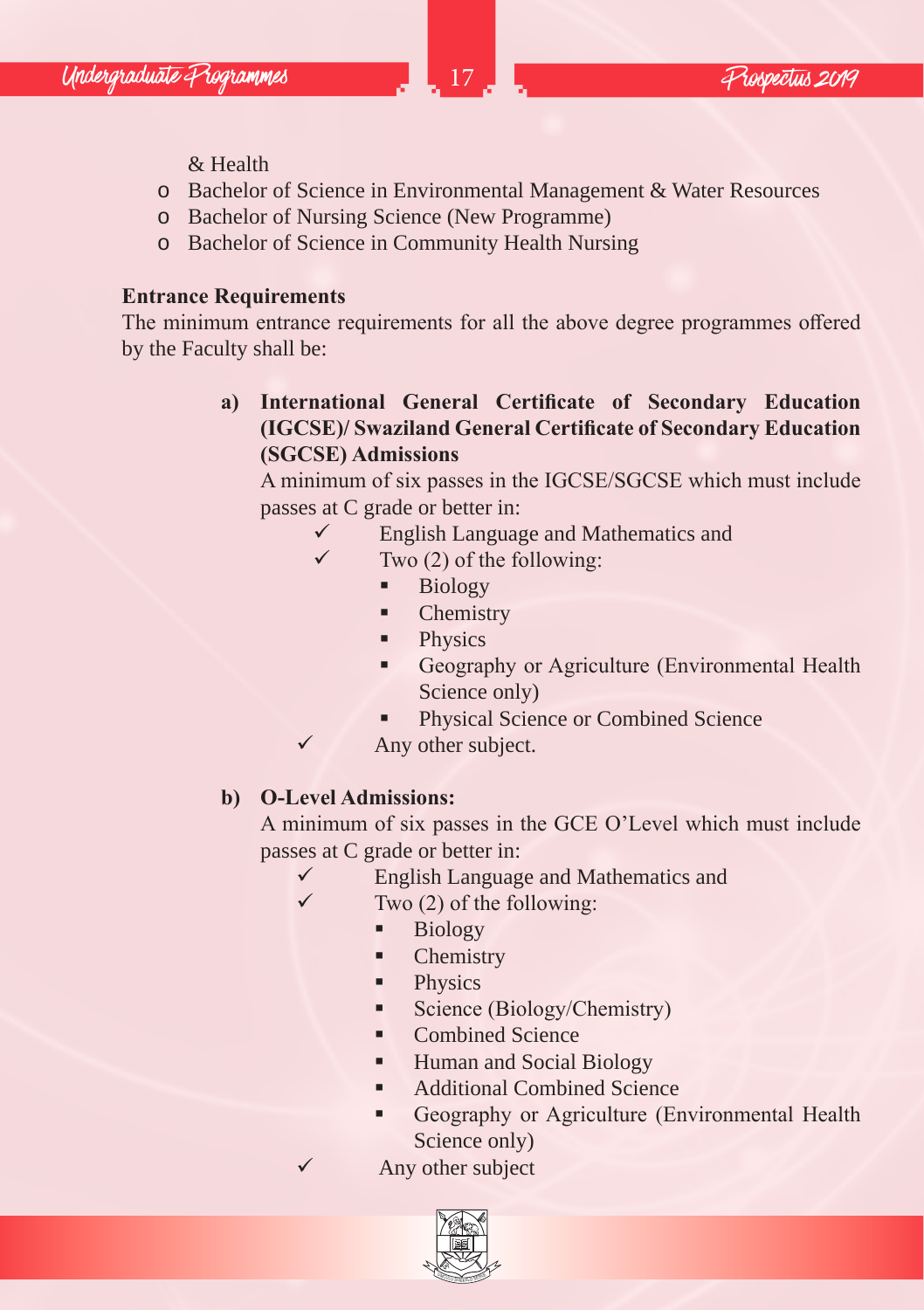**c) The Higher International General Certificate of Secondary Education (HIGCSE)/ Advanced Subsidiary (AS) Admissions** A minimum of six passes in the HIGCSE/AS which must include

passes at C grade or better in:

- $\checkmark$  English Language and Mathematics and
- $\checkmark$  Two (2) of the following:
	- Biology
	- Chemistry
	- Physics
	- Geography or Agriculture (Environmental Health Science only)
	- Physical Science or Combined Science
- $\checkmark$  Any other subject

## **OR**

 A recognised equivalent qualification to any of the above

## **d) A' Level Admission:**

Candidates who have taken acceptable A' Level examinations and who have at least two grades of C or better at A' Level or an equivalent qualification may be exempted from first year of degree programme, provided they fit into an acceptable year II programme.

## **e) Entrance into Post-Diploma Certificates**

The duration of the full-time Certificate in Community Mental Health Nursing, Certificate in Midwifery Science and Certificate in Nephrology shall be one academic year of study.

## **Requirements:**

- $\checkmark$  Diploma in General Nursing Science (or similar qualification)
- $\checkmark$  Current registration with the Swaziland Nursing Council as a nurse.

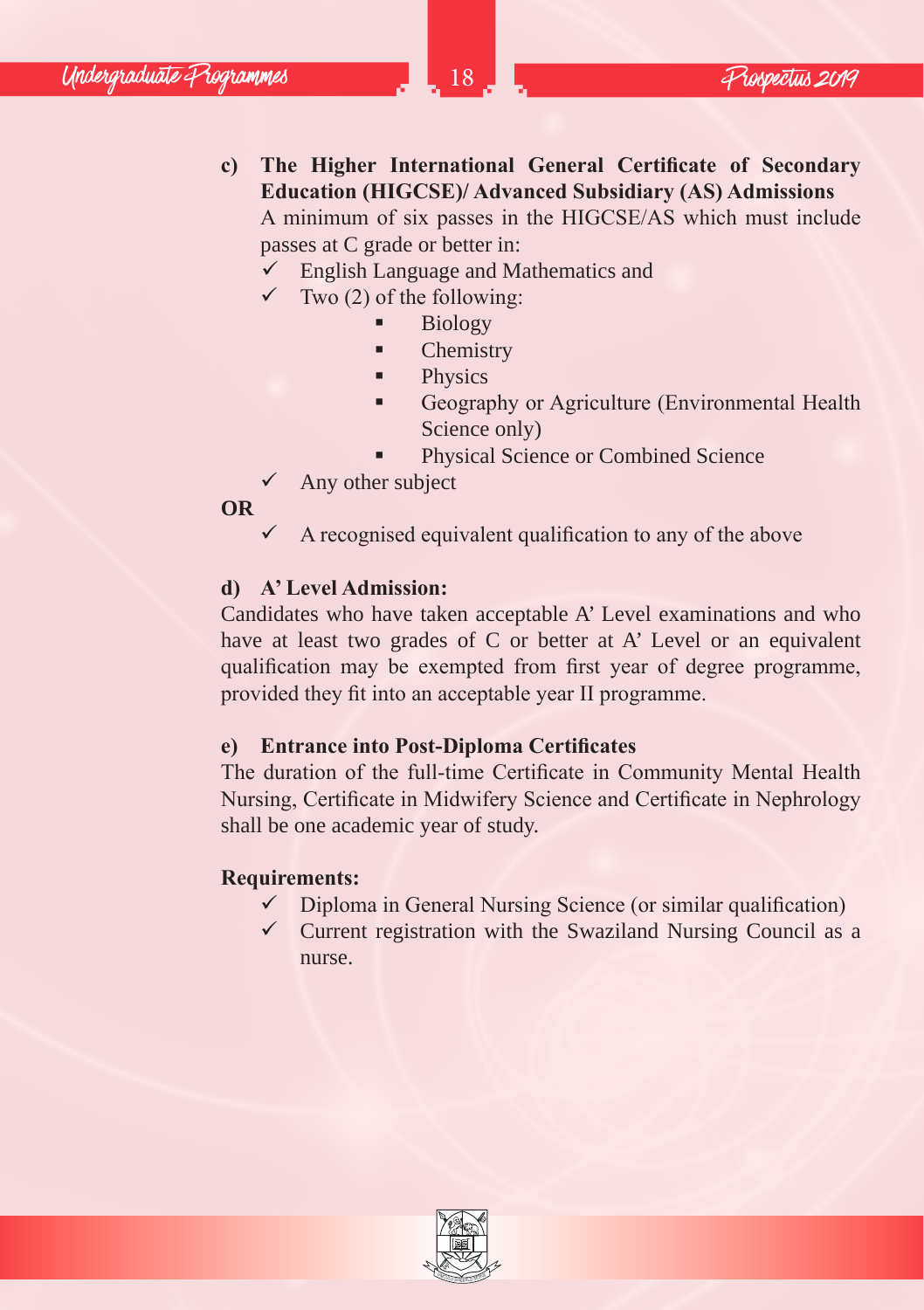# **5. FACULTY OF HUMANITIES**

i. Bachelor of Arts in Journalism and Mass Communication

# **ENTRANCE REQUIREMENTS**

## **a) SGCSE/IGCSE/GCE O-LEVEL or its equivalent**

In addition to the requirements stipulated in the General Regulations, all candidates intending to enter the Bachelor of Arts Programme in Journalism and Mass Communication must have a C grade or better in SiSwati or any other language.

## **b) DIPLOMA HOLDERS**

A Holder of a Diploma in Journalism and Mass Communication from UNESWA or any other recognized institution of higher learning, will be eligible to enter the Degree Programme. The level of entry will be determined by Senate on the recommendation of the Department.

#### **ii. Bachelor of Arts in Humanities**

## **a) SGCSE/IGCSE/GCE O-LEVEL or its equivalent**

In addition to the requirements stipulated in the General Regulations, candidates intending to enrol for the Bachelor of Arts in Humanities must have:

|                      | $\checkmark$ C grade or better in any two of the following subjects |
|----------------------|---------------------------------------------------------------------|
| English Literature,  | History.                                                            |
| Geography,           | French.                                                             |
| Religious Knowledge, | SiSwati                                                             |

b) A candidate who wishes to take Geography, Environmental Science Planning must have C or better in SGCSE/IGCSE Mathematics or "O" Level Mathematics.

## **OR**

c) Mature Age Entry Scheme applicable to Degree programmes.

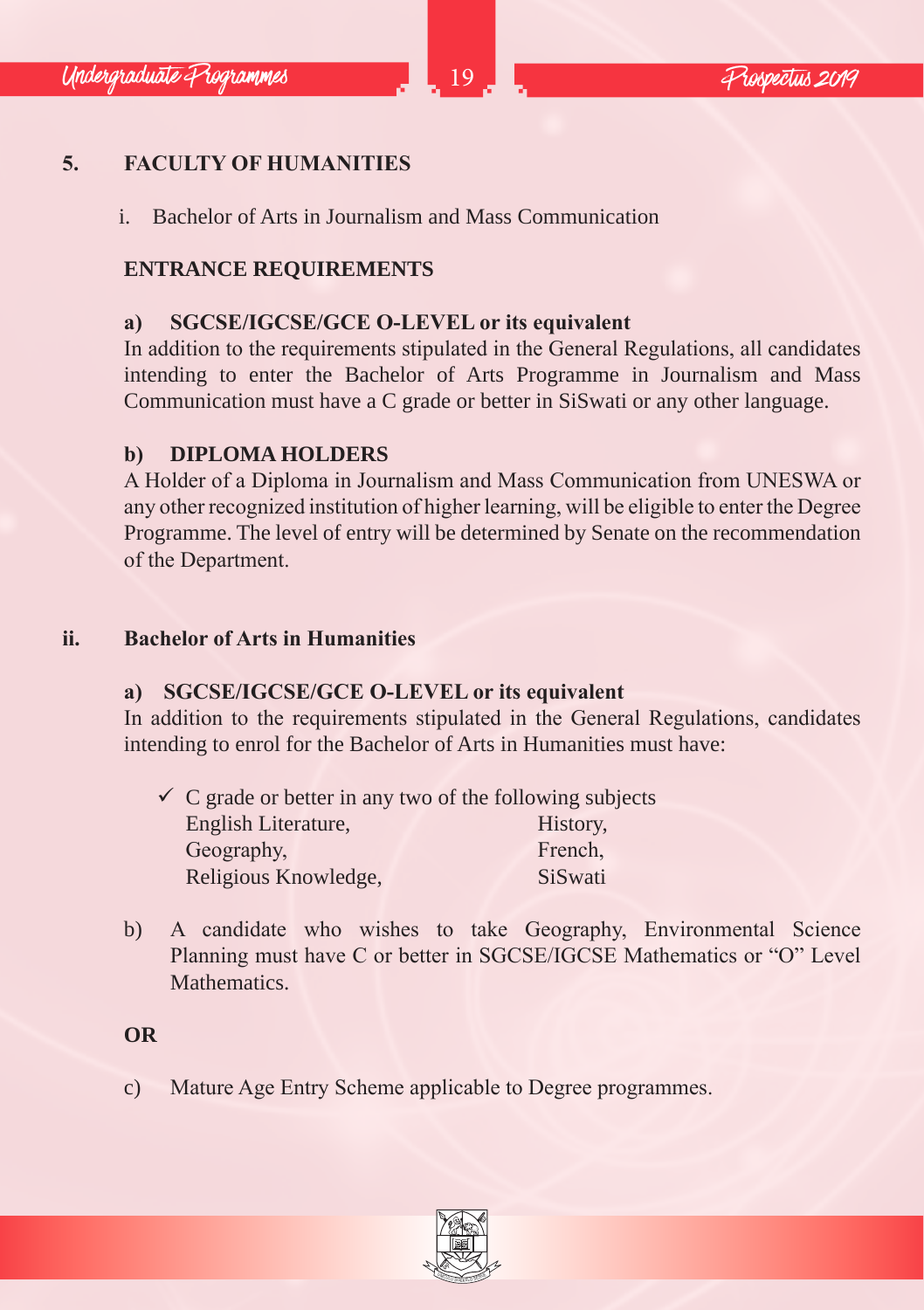# **6. FACULTY OF SCIENCE AND ENGINEERING**

## **i) Bachelor of Science**

This is a 4-year programme for advancement of studies in the Sciences. In Year 1, each student must take Academic Communication Skills, HIV Prevention, Infection and Management of AIDS, Computer Skills Foundation, Mathematics and two Science subjects as guided by the possible career the student may wish to pursue.

The major subject combinations possible are:

- [1] BIOLOGICAL SCIENCES/CHEMISTRY
- [2] CHEMISTRY/PHYSICS
- [3] GEP/BIOLOGY
- [4] MATHEMATICS/PHYSICS
- [5] CHEMISTRY/MATHEMATICS
- [6] GEP/MATHEMATICS
- [7] MATHEMATICS/COMPUTER SCIENCE
- [8] GEP/CHEMISTRY
- [9] GEP/PHYSICS
- [10] GEP/COMPUTER SCIENCE
- [11] PHYSICS/COMPUTER SCIENCE

GEP means – Geography, Environmental Science and Planning

# **Entrance Requirements:**

Entrance to the B.Sc. programmes may be based on SGCSE/IGCSE, GCE O' level, A' level or any other equivalent qualification as explained in the section below. In addition, a cut-off point set by the Admissions Committee may be used.

**a) Swaziland General Certificate of Secondary Education (SGCSE/IGCSE) Admissions**

The minimum requirement for entrance to the Bachelor of Science degree programme shall be:

- $\checkmark$  a minimum of six passes in the SGCSE/IGCSE which must include a C grade or better in:
- $\checkmark$  English Language and Mathematics/Additional Mathematics
- $\checkmark$  Fither
- Co-ordinated Sciences

**OR**

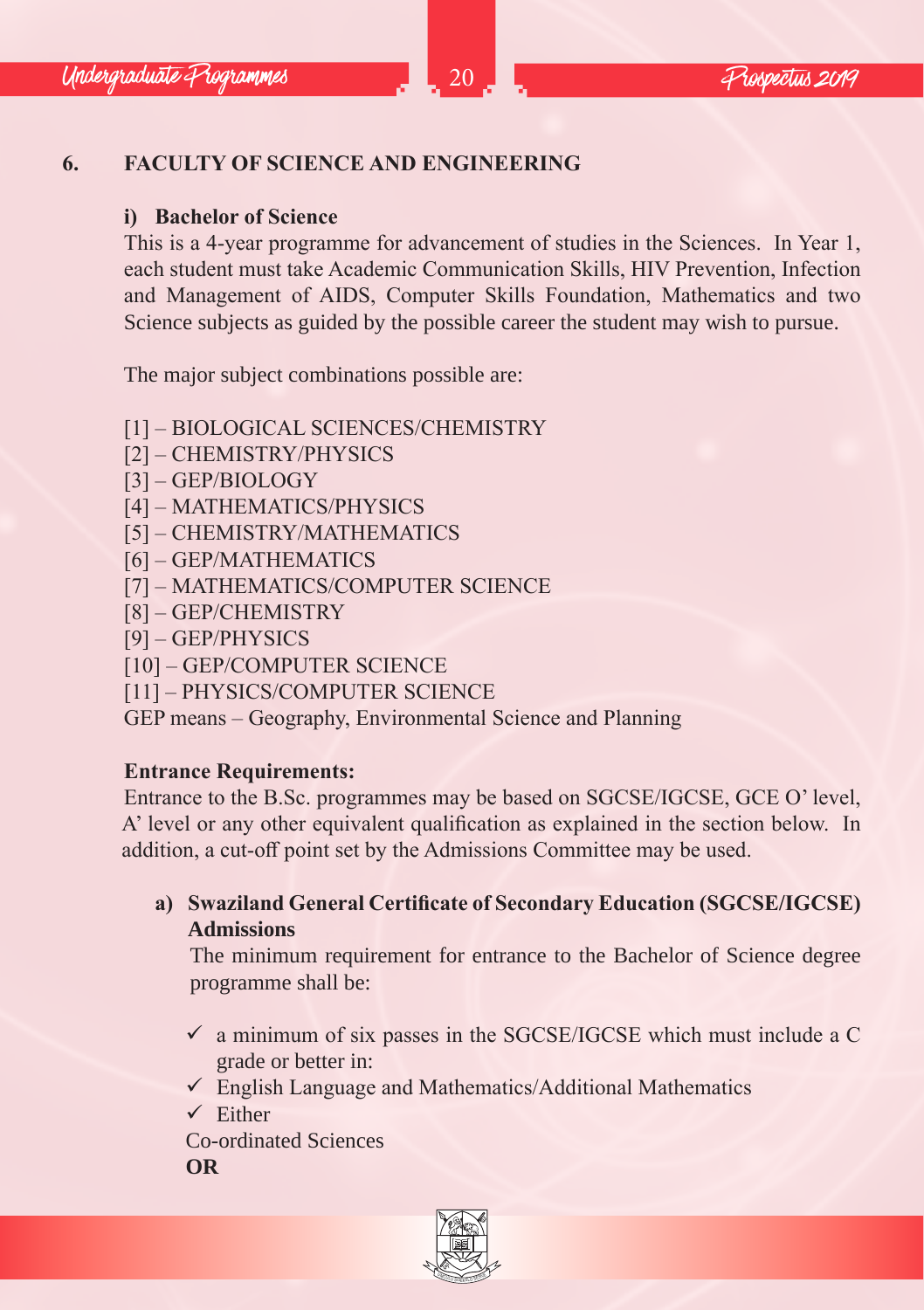Two of the following: Additional Mathematics\* Biology **Chemistry** Combined Science Geography Information and Communication Technology Physics Physical Science \*Will not count if used in the minimum requirement of mathematics/ additional mathematics

## (iii) Any other subject

#### **b) GCE O' Level Admissions**

The minimum requirement for entrance to the Bachelor of Science degree programme shall be:

- $\checkmark$  A minimum of six passes in the GCE O' level which must include a C grade or better in
- $\checkmark$  English Language and Mathematics/Additional Mathematics
- $\checkmark$  Either two of the following:
	- Additional Combined Science and Combined Science

## **OR**

- $\checkmark$  Two of the following:
	- Additional Mathematics\*
	- Biology
	- Chemistry
	- **Geography**
	- **Physics**
	- **Science (Chemistry/Physics)**
- $\checkmark$  Any other subject
	- **OR**
- $\checkmark$  Cambridge Overseas School Certificate (COSC) with a minimum of 5 credits (C grade or better), which must include subjects, listed in (a) above.

**c)** A' Level Admissions and other Qualifications

An applicant who has taken acceptable A' Level examinations and who has at least two grades of C or better at A' Level, or an equivalent

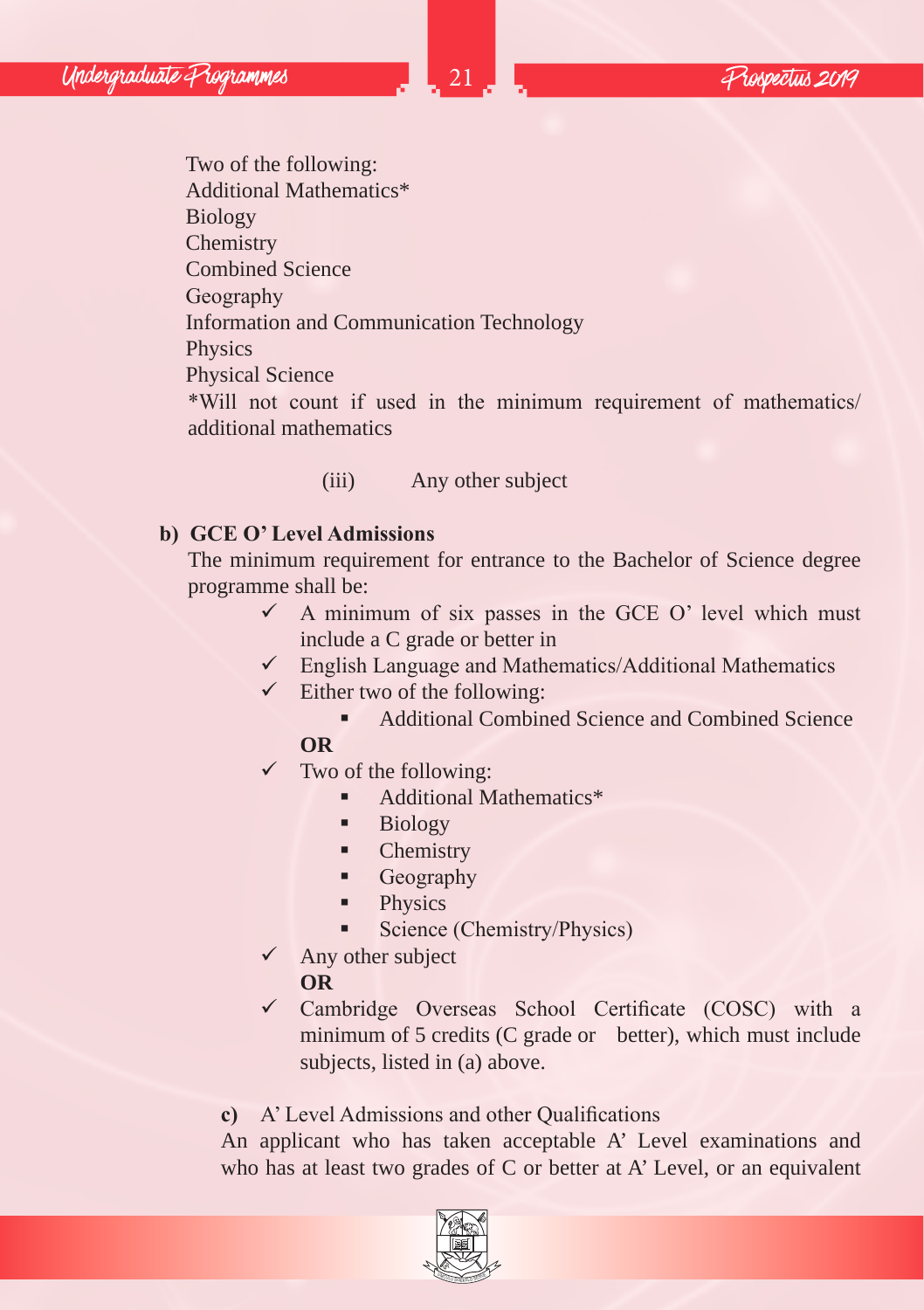qualification, in the relevant Science subjects offered at the University, MAY be exempted from Level1 of the B.Sc. degree provided he/she fits into an acceptable subject major combination. Such an applicant may be required to take and pass courses normally taken by students in year 1.

## **ii) Bachelor of Engineering in Electrical and Electronic Engineering**

This is a 5-year programme. An applicant who intends to join this programme, which begins in Year1, must take Academic Communications Skills, HIV Prevention, Infection and Management of AIDS, Mathematics, Chemistry, Computer Skills Foundation and Physics.

#### **Entrance Requirements:**

Entrance to the B. Eng. Programme may be based on SGCSE/ IGCSE/ GCE O' Level or any other equivalent qualifications as explained in the sections below. In addition, a cut-off point set by the Admissions Committee may be used.

## **a) Swaziland General Certificate of Secondary Education (SGCSE/ IGCSE) Admissions**

The minimum requirement for entrance to the Bachelor of Engineering in Electrical and Electronic Engineering degree programme shall be a minimum of six passes in the IGCSE/SGCSE, which must include a C grade or better in 5 subjects to be chosen as follows:

- $\checkmark$  English Language and Mathematics/Additional Mathematics
- $\checkmark$  Either Co-ordinated Sciences

OR

 $\checkmark$  (Physical Science or Physics

#### AND

- $\checkmark$  any ONE of the following:
	- **Biology**
	- Chemistry
	- Combined Science
	- Geography
	- Information and Communication Technology
- $\checkmark$  Any other subject

## **b) GCE O' Level Admissions**

The minimum requirement for entrance to the Bachelor of Engineering

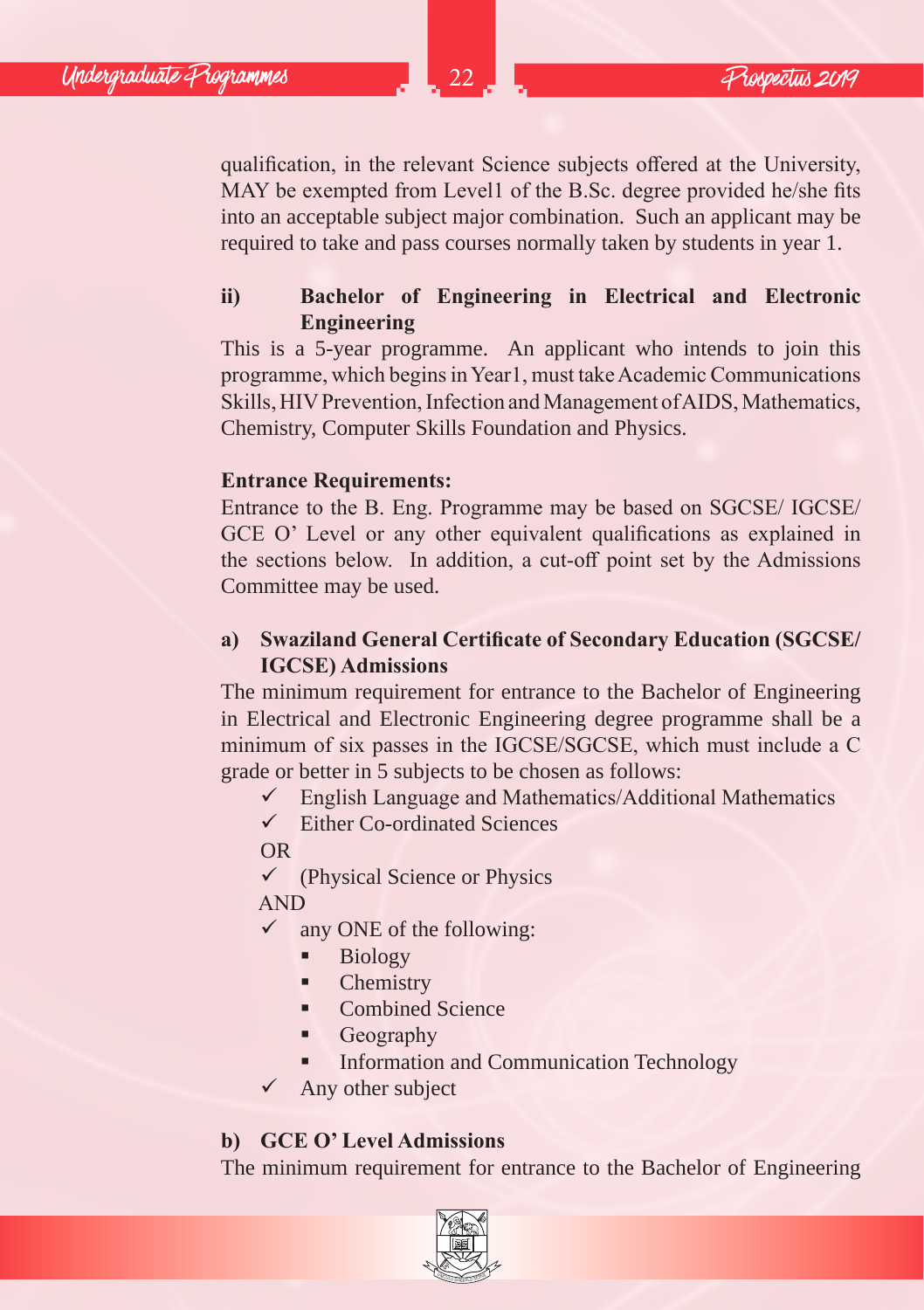in Electrical and Electronic degree programme shall be a minimum of six passes in the GCE O-Level, which must include a C grade or better in 5 subjects to be chosen as follows:

- $\checkmark$  English and Mathematics/Additional Mathematics
- $\checkmark$  EITHER
	- Additional Combined Science and Combined Science

OR

 Physics OR Physical Science

AND

- o Any one of the following:
	- Biology
	- Chemistry
	- **Geography**
	- Information and Communication Technology
- o Any other subject(s)
- **c)** Cambridge Overseas Schools Certificate (COSC) with a minimum of 5 credits (C grade or better), which must include the subjects, listed in (a) and (b) above.

## **d) A' Level Admissions and other Qualifications**

An applicant who has taken acceptable A' Level examinations or an equivalent qualification and has obtained grades of C or better in Mathematics and Physics, MAY be exempted from Level 1 of B. Eng. Programme.

## **e) Candidates from outside Eswatini**

Candidates from outside Eswatini may, subject to BOTH the Admissions Committee AND Faculty of Science and Engineering's approval be admitted into B.Eng. Level 1 if they meet the requirements as stated above.

## **iii) Bachelor of Science in Computer Science Education**

## **ENTRANCE REQUIREMENTS**

The entrance requirements shall be the requirements stipulated in the Special Regulation.

# **a) SGCSE/IGCSE Admission**

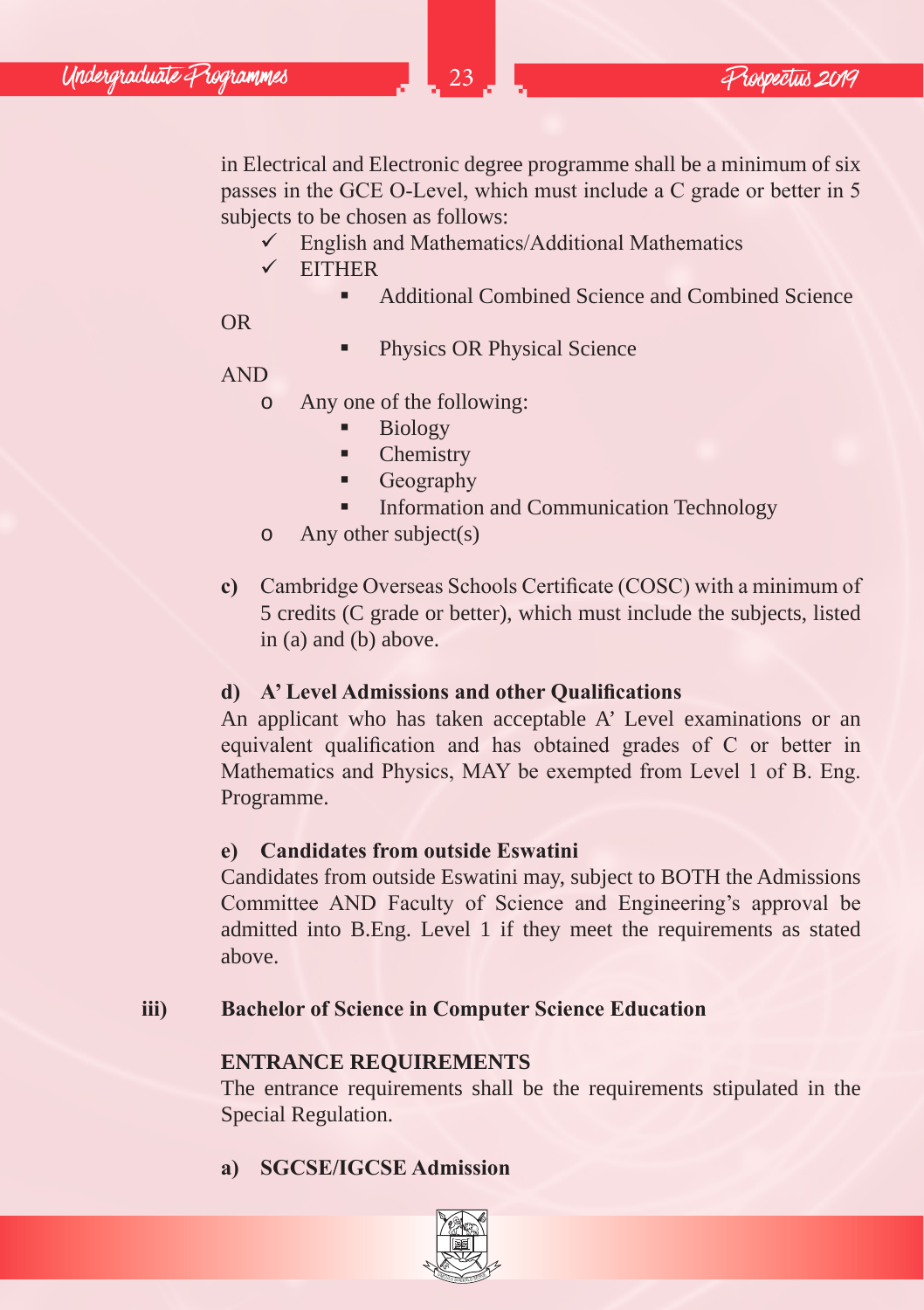In addition to the requirements stipulated in the Academic General Regulations, an applicant must have a C grade or better in Mathematics/Additional Mathematics, and TWO subjects drawn from the following subjects.

| Accounts                                        | Additional Mathematics* |
|-------------------------------------------------|-------------------------|
| Agriculture                                     | <b>Biology</b>          |
| <b>Business Studies</b>                         | Chemistry               |
| <b>Combined Science</b>                         | Design and Technology   |
| Economics                                       | Geography               |
| Physics                                         | <b>Physical Science</b> |
| <b>Fashion and Fabrics</b>                      | Food and Nutrition      |
| <b>Information and Communication Technology</b> |                         |

\* Will not count if used in the minimum requirement of mathematics/ additional mathematics

#### **b) GCE O' Level Admission**

In addition to the requirements stipulated in the Academic General Regulations, an applicant must have a C grade or better in Mathematics/Additional Mathematics, and TWO subjects drawn from the subjects below. The subjects include:

| <b>Biology</b>               | Additional Mathematics*    |
|------------------------------|----------------------------|
| Agriculture                  | <b>Combined Science</b>    |
| Commerce                     | Chemistry                  |
| Economics                    | Geography                  |
| General Science              | Human and Social Biology   |
| Physics                      | <b>Physical Science</b>    |
| <b>Principle of Accounts</b> | <b>Fashion and Fabrics</b> |
| Food and Nutrition           |                            |

\* Will not count if used in the minimum requirement of mathematics/ additional mathematics

**c)** A recognized equivalent qualification

#### **d) A' Level Admissions**

As stipulated in the Academic General Regulations.

#### **e) Mature Age Entry Admission**

As stipulated in the Academic General Regulations.

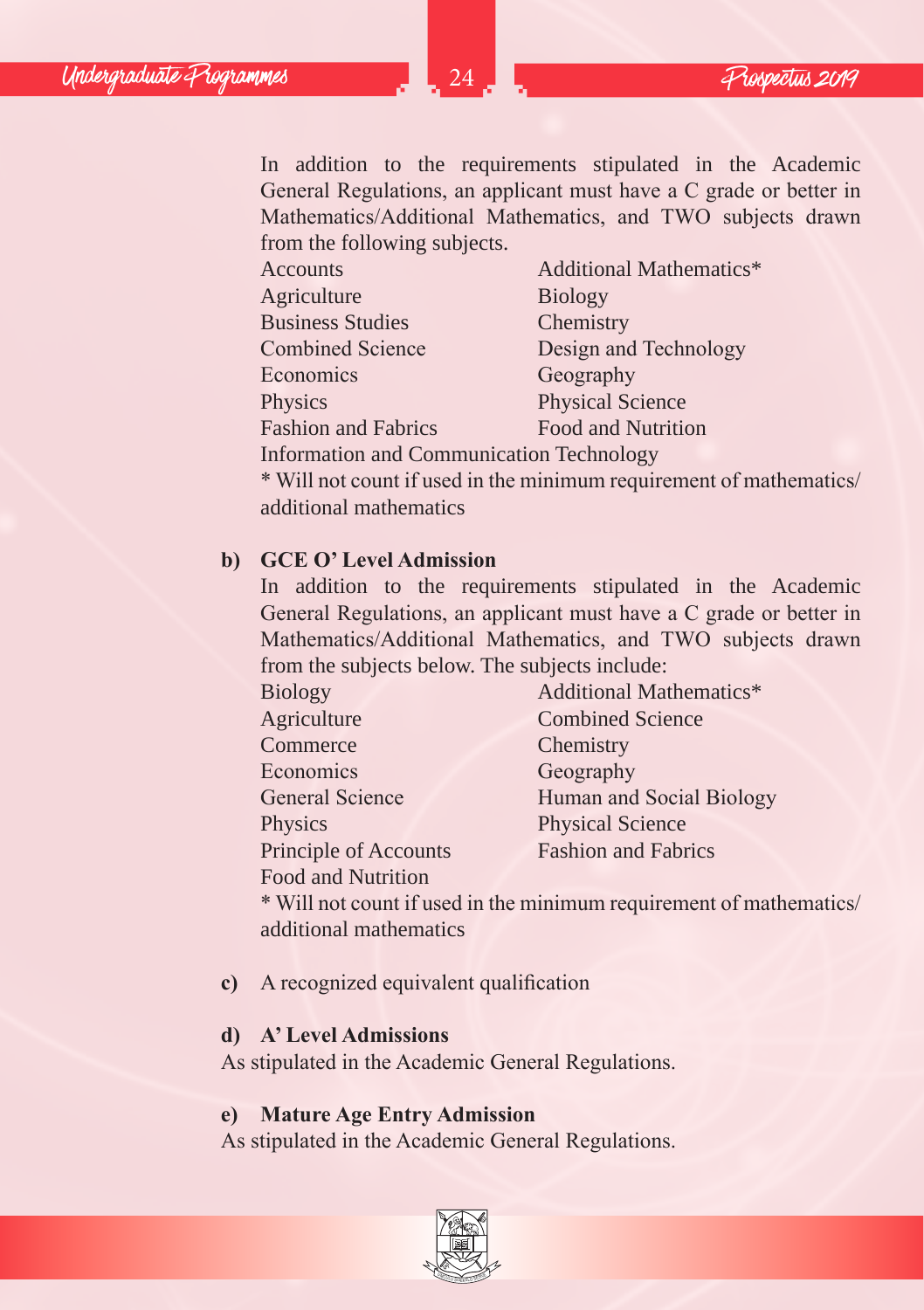#### **f) Other Admissions**

A candidate who has completed a Diploma in Computer Science, Information Technology or Education from a recognized institution may be eligible for admission to the programme.

**iv) Bachelor Of Science In Information Technology**

#### **ENTRANCE REQUIREMENTS**

The entrance requirements shall be the requirements stipulated in the Special Regulation.

#### **a) SGCSE/IGCSE Admission**

In addition to the requirements stipulated in the Academic General Regulations, an applicant must have a C grade or better in Mathematics/Additional Mathematics, and TWO subjects drawn from the following subjects.

| Accounts                | Additional Mathematics*        |  |  |
|-------------------------|--------------------------------|--|--|
| Agriculture             | <b>Biology</b>                 |  |  |
| <b>Business Studies</b> | Chemistry                      |  |  |
| <b>Combined Science</b> | Design and Technology          |  |  |
| Economics               | Geography                      |  |  |
| Physics                 | <b>Physical Science</b>        |  |  |
| Food and Nutrition      | <b>Fashion and Fabrics</b>     |  |  |
| <b>Home Economics</b>   | Information and Communications |  |  |
|                         | Technology                     |  |  |

\* Will not count if used in the minimum requirement of mathematics/ additional mathematics

#### **b) GCE O' Level Admission**

In addition to the requirements stipulated in the Academic General Regulations, an applicant must have a C grade or better in Mathematics/ Additional Mathematics, and TWO subjects drawn from the following subjects.

Commerce Chemistry Economics Geography

Biology Additional Mathematics\* Agriculture Combined Science General Science Human and Social Biology Physics Physical Science

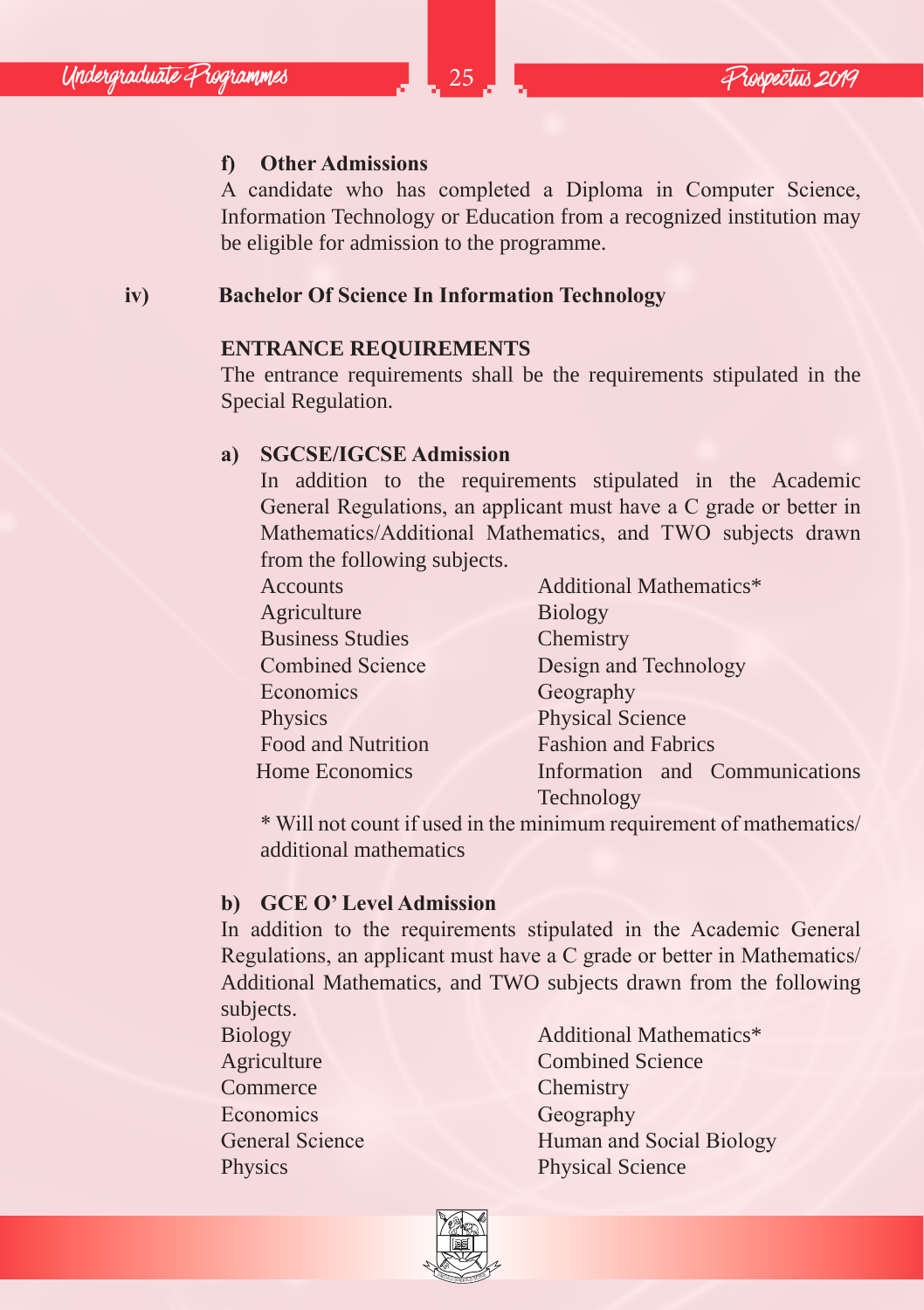Principle of Accounts Food and Nutrition Fashion and Fabrics **Home Economics** 

Information and Communications Technology

\* Will not count if used in the minimum requirement of mathematics/ additional mathematics

#### **c) A recognized equivalent qualification**

#### **d) A' Level Admissions**

As stipulated in the Academic General Regulations.

#### **e) Mature Age Entry Admission**

As stipulated in the Academic General Regulations.

#### **f) Diploma Admissions**

An applicant who intends to study for a B.Sc. IT degree must have completed a Diploma in IT, Computer Science or Commerce from a recognized institution. Senate shall determine the level of entry and subjects to be taken.

#### **g) Other Admissions**

An applicant who has a Bachelor degree in Information Science, Library Management, Business Management, IT related degree from UNISWA or any recognized institution

#### **7. FACULTY OF SOCIAL SCIENCES**

#### **i) Bachelor of Arts (Social Science)**

The Bachelor of Arts (Social Science) is a four-year degree programme. The subjects offered are:

> Public Administration Sociology Economics Statistics Geography Demography Mathematics **Political Science**

In Level 1 students are expected to take a minimum of three (3) subjects per semester from the list above including the General Education courses; Academic Communication Skills, Computing Skills Foundation and HIV Prevention, Infection and Management of AIDS. In Levels 2 to 4, a student takes courses in

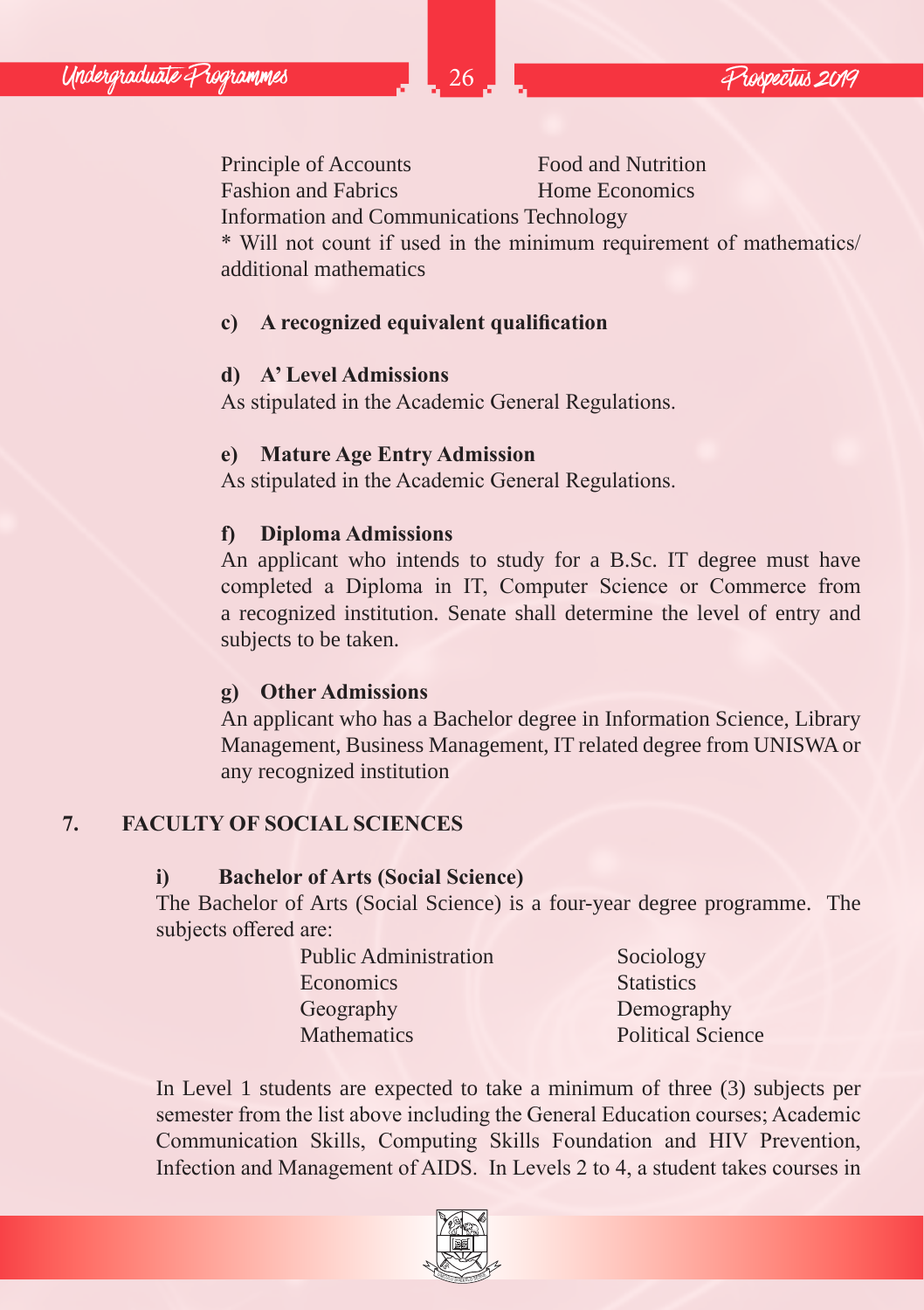two major subjects from the list above.

# **Entrance Requirements:**

In conformity with the general regulations on the normal requirements relating to Bachelor degree programmes, each candidate must possess a minimum of six passes in the SGCSE (or equivalent) which must include passes at C grade or better in English Language and at least C grade or better in a minimum of four subjects.

# **ii) Bachelor of Social Work (BSW)**

The BSW is a four-year degree programme. The complete structure of the programme is available in the University Calendar. In Level 1, students are expected to take Statistics, Academic Communication Skills, Computing Skills Foundation and HIV prevention, Infection and Management of AIDS.

# **Entrance Requirements:**

# **a) SGCSE/IGCSE/GCE O-LEVEL or its equivalent**

In conformity with the general regulations on the normal requirements relating to Bachelor degree programmes, each candidate must possess a minimum of six passes in the SGCSE (or equivalent) which must include passes at C grade or better in English Language and at least C grade or better in a minimum of four subjects.

# **b) Diploma Holders**

A holder of a Diploma in Social Work or an equivalent qualification from a recognised institution of higher learning may be eligible to enter the BSW programme. The senate will determine the level of entry and courses to be taken.

# **c) Mature Age Entry Scheme**

# **iii) Bachelor of Laws (LL.B)**

The LL.B. degree is a programme covering five years of study and its complete structure can be found in the University Calendar. In Level 1 of the programme students are expected to take; Academic Communication Skills, Computer Skills Foundation, HIV prevention, Infection and Management of AIDS and one other non-law course elected from Economics, Political and Administrative Studies, Sociology or Statistics and Demography, departments.

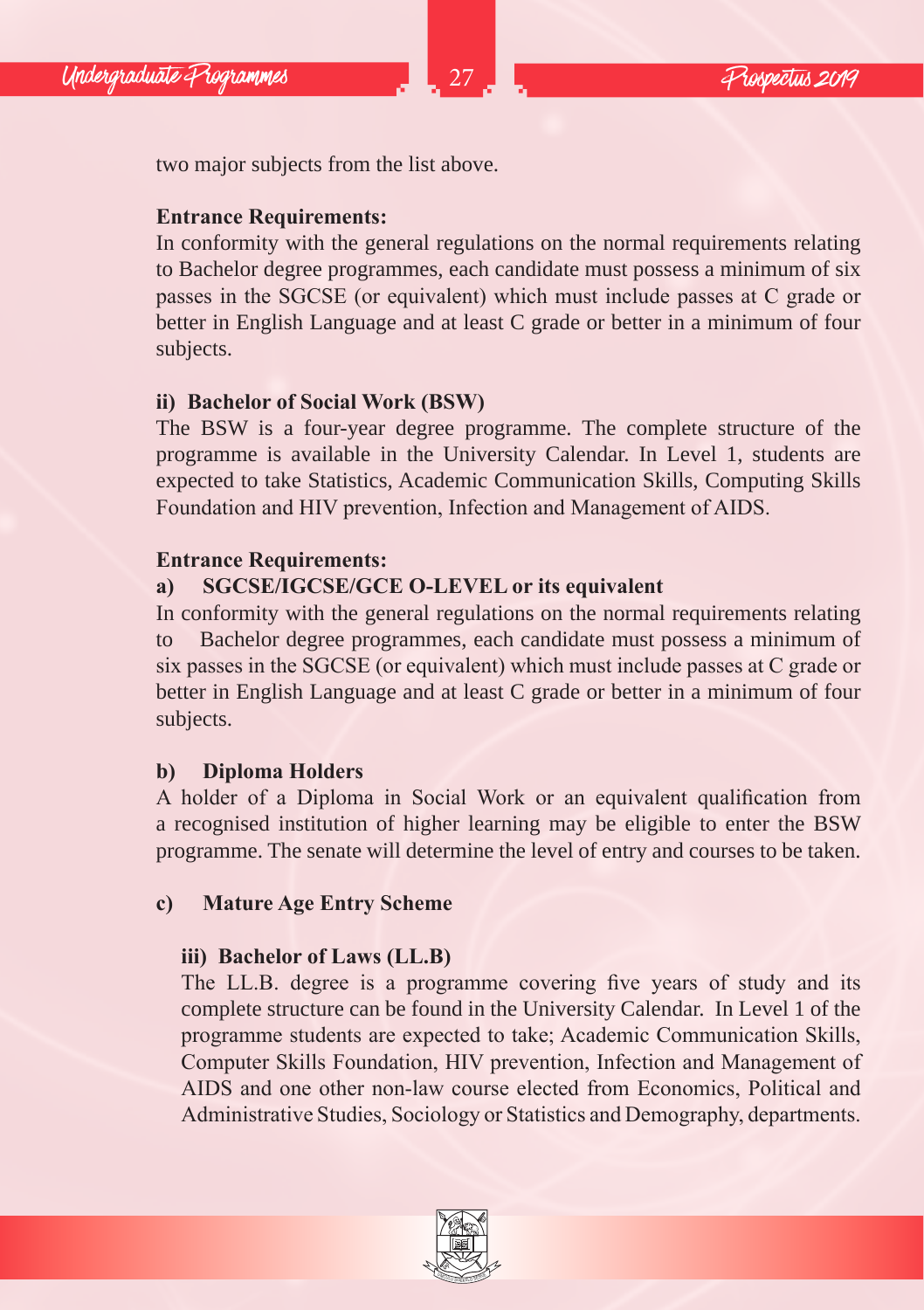# **Entrance Requirements:**

In conformity with the general regulations on the normal requirements relating to Bachelor degree programmes, each candidate must possess a minimum of six passes in the SGCSE (or equivalent) which must include passes at C grade or better in English Language and at least C grade or better in a minimum of four subjects.

## **B.A. LAW DEGREE HOLDERS**

A Holder of the B.A. Law degree will be eligible to enter year three of the LL.B degree programme, and shall not be exempted from any courses offered in that year and in subsequent years.

#### **DIPLOMA HOLDERS**

A Holder of the Diploma in Law offered by the University of Eswatini or an equivalent qualification from a recognized institution may be eligible to enter the LL.B. degree programme. The level of entry and courses to be taken will be determined by Senate.

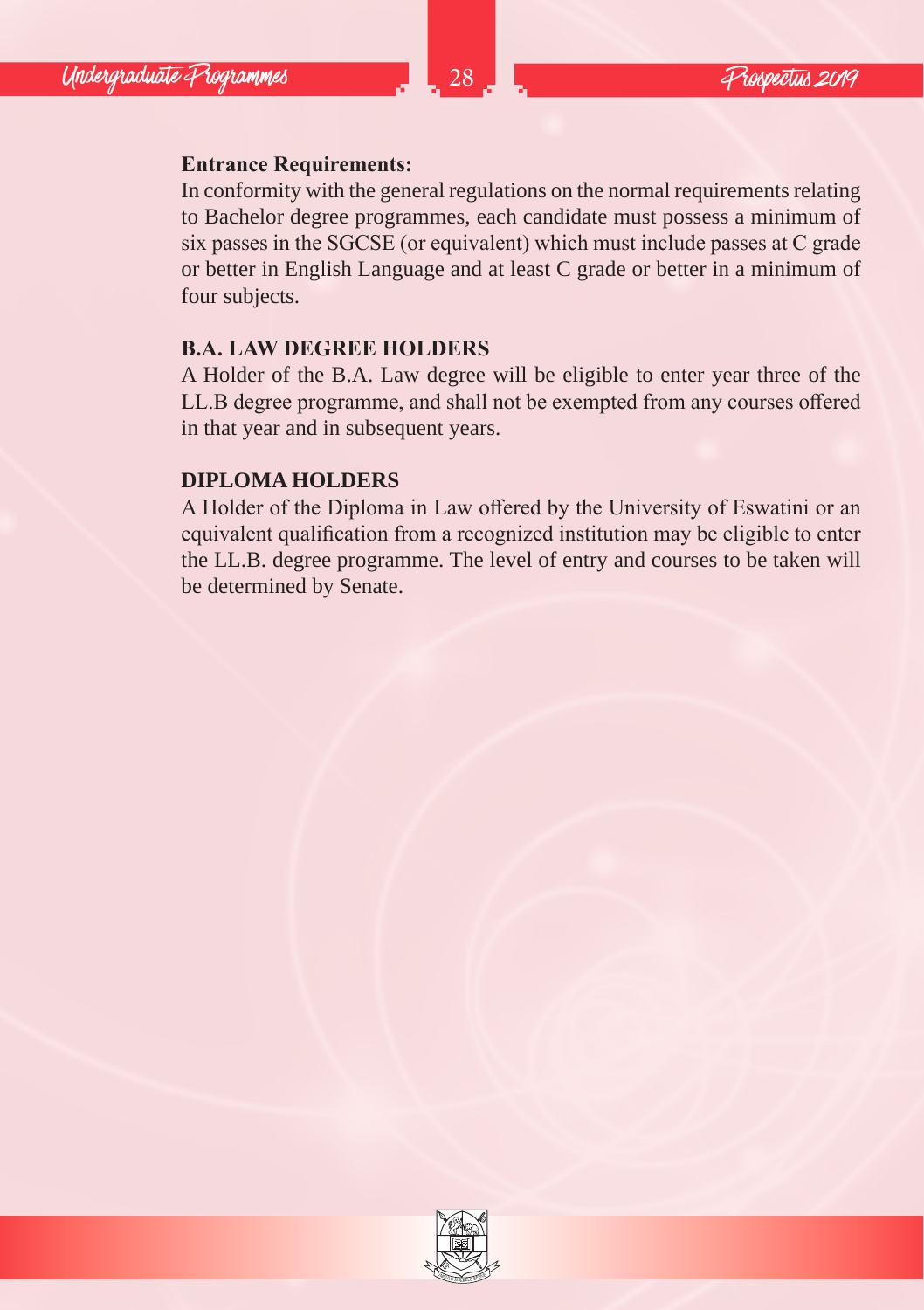## **8. INSTITUTE OF DISTANCE EDUCATION**

IDE offers several programmes that students can choose from. The programmes currently offered by IDE are:

- o Bachelor of Arts in Humanities
- o Bachelor of Education (Adult Education)
- o Bachelor of Education Secondary (Humanities)
- o Bachelor of Education Secondary (Business Education)
- o Bachelor of Education Primary (Language Arts)
- o Bachelor of Education Primary (Social Studies)
- o Bachelor of Commerce (New Programme)
- o Bachelor of Commerce (Old Programme)
- o Bachelor of Laws (LLB)
- o Diploma in Law
- o Certificate in French (Currently not offered)
- o Certificate in Portuguese
- o Certificate in Psycho-social Support
- o Post Graduate Certificate in Education (P.G.C.E)

#### **i) Bachelor of Arts Humanities**

Duration: 4 years, Entry Qualifications: Six passes of the SGCSE/IGCSE/ GCE O'LEVEL examinations five of these including English Language, must be passed at C Grade or better. Two of the five subjects must include the following: English Literature, Geography, History, Religious Knowledge, French and SiSwati OR the Mature Age Entry Scheme applicable to degree programmes.

#### **ii) Bachelor of Commerce (New Programme)**

Duration: 6 years, Entry Qualifications for holders of SGCSE/IGCSE/ GCE O' LEVEL: A minimum of six passes in the SGCSE/IGCSE/GCE O' LEVEL, which must include credits passes at C grade or better in Mathematics and English Language plus a credit in a minimum of two other relevant subjects OR a recognised equivalent qualification OR the Mature Age Entry Scheme.

## **iii) Bachelor of Laws (LL.B) - IDE**

The LL.B. degree is a programme covering five years of study and its complete structure can be found in the University Calendar. In Level 1 of the programme students are expected to take; Academic Communication Skills, Computer Skills Foundation, HIV prevention, Infection and

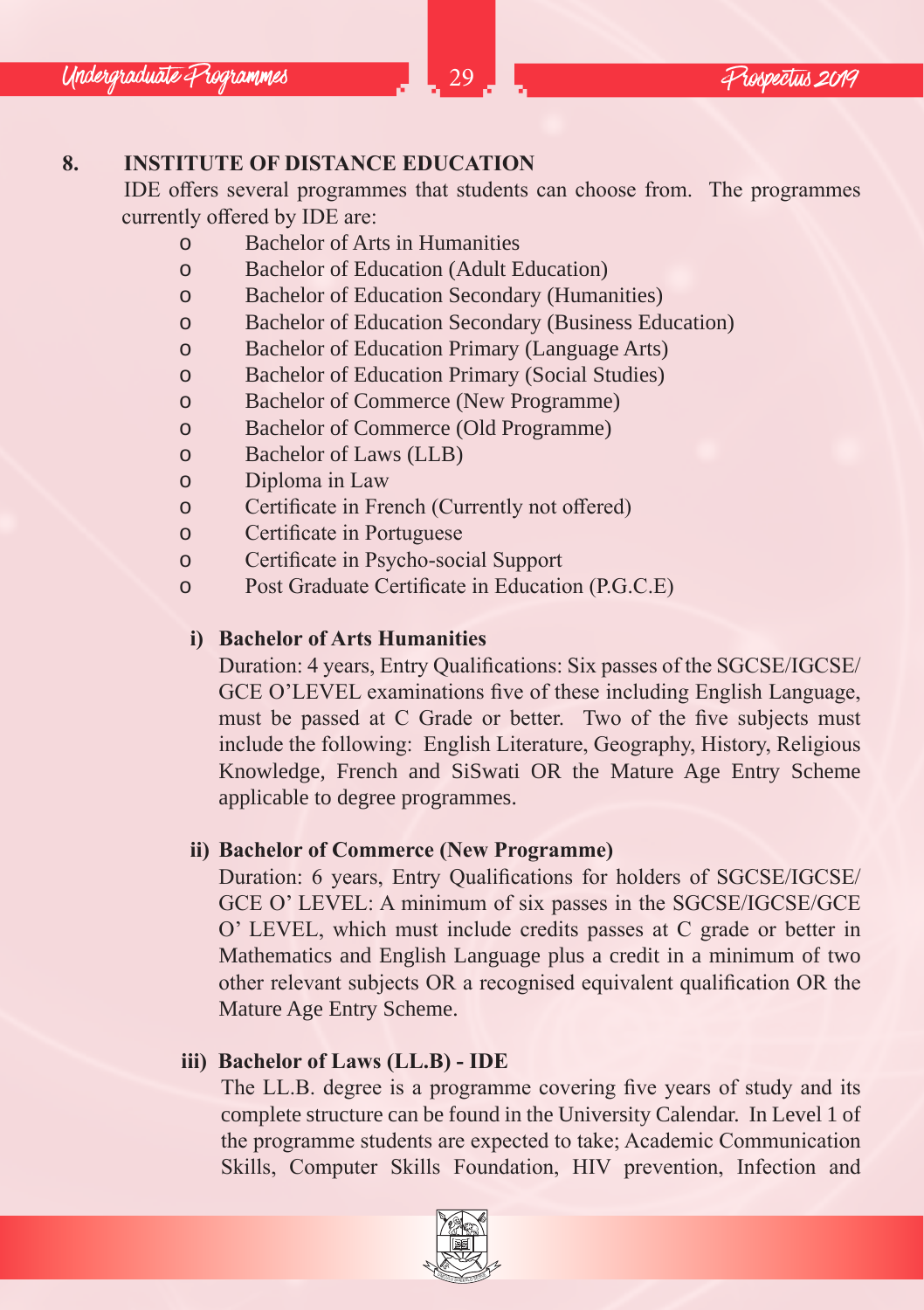Management of AIDS and one other non-law course elected from Economics, Political and Administrative Studies, Sociology or Statistics and Demography, departments.

#### **Entrance Requirements:**

In conformity with the Academic General Regulations on the normal entrance requirements relating to Bachelor degree programmes, each candidate must possess a minimum of six passes in the SGCSE (or equivalent) which must include passes at C grade or better in English Language and at least C grade or better in a minimum of four subjects.

#### *B.A. LAW DEGREE HOLDERS*

A Holder of the B.A. Law degree or an equivalent qualification from a recognized institution may be eligible to enter year three of the LL.B degree programme. The Senate will determine the level of entry and courses to be taken.

#### *DIPLOMA HOLDERS*

A Holder of the Diploma in Law offered by the University of Swaziland or an equivalent qualification from a recognized institution may be eligible to enter the LL.B. degree programme. The Senate will determine the level of entry and courses to be taken.

#### **iv) Diploma in Law**

Duration 3 years, Entry Qualifications: At least three credit passes in SGCSE /IGCSE/O'level including English Language. OR at least three passes in O-Level including English Language and a minimum of three years relevant work experience. A letter should accompany such candidates' applications from their employer confirming the required three years working experience. OR a Certificate in Law with credit or better from UNESWA or any other institution approved by Senate. OR a pass in Certificate in Law plus one-year relevant work experience after completing the Certificate. OR the Mature Age Entry Scheme applicable to Diploma Programmes

#### **v) Certificate in Portuguese**

Duration: 2 years, Entry Requirements: Junior Certificate or a recognised

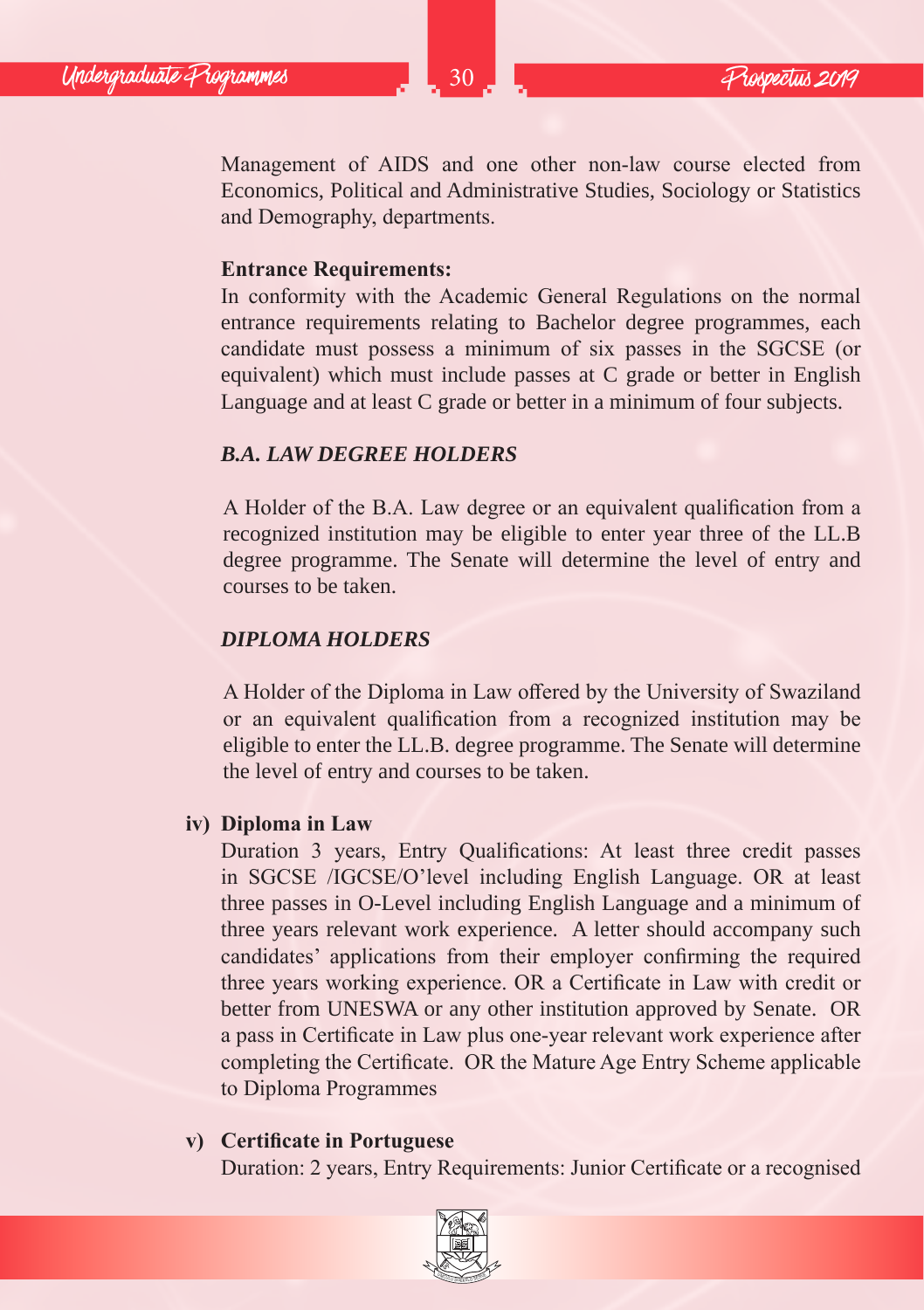equivalent qualification. Candidates who have passed a minimum of three SGCSE/IGCSE/GCE/O' Level subjects, including Portuguese, may be admitted directly to year two of the programme.

#### **vi) Certificate in Psychosocial Support**

Duration: 2 years, Entry Requirements: The minimum requirement for entrance to the Certificate in Psychosocial Support shall be the Junior Certificate or a recognized equivalent qualification. Candidates must have passed at least four subjects, one of which must be English.

Preference will be given to applicants working with children and youth and have a letter of recommendation from an employer or designated/ recognised authority.

#### **vii) Bachelor of Education Primary**

An applicant to the Bachelor of Education Primary Programme shall be considered for admission as follows:

#### **Diploma Holders**

Candidates will be considered for admission in Level 1 of the Degree if they have a pass in the qualifications below. In addition, candidates should have a pass in Education:

- $\checkmark$  the Diploma in Education (Primary or Secondary or In-Service) OR
- two-year Secondary Teacher's Certificate OR
- $\checkmark$  the two-year Secondary Teacher's Diploma OR
- $\checkmark$  the three-year Primary or Secondary Teacher's Diploma OR
- $\checkmark$  a recognized equivalent qualification; In addition, the candidates' major subjects must fit into an acceptable Level

1 programme approved by the Institute. The subjects are:

#### Language Arts

- African Languages and Literature
- English Language and Literature

Social Studies

- **History**
- **Geography**
- Theology and Religious Studies

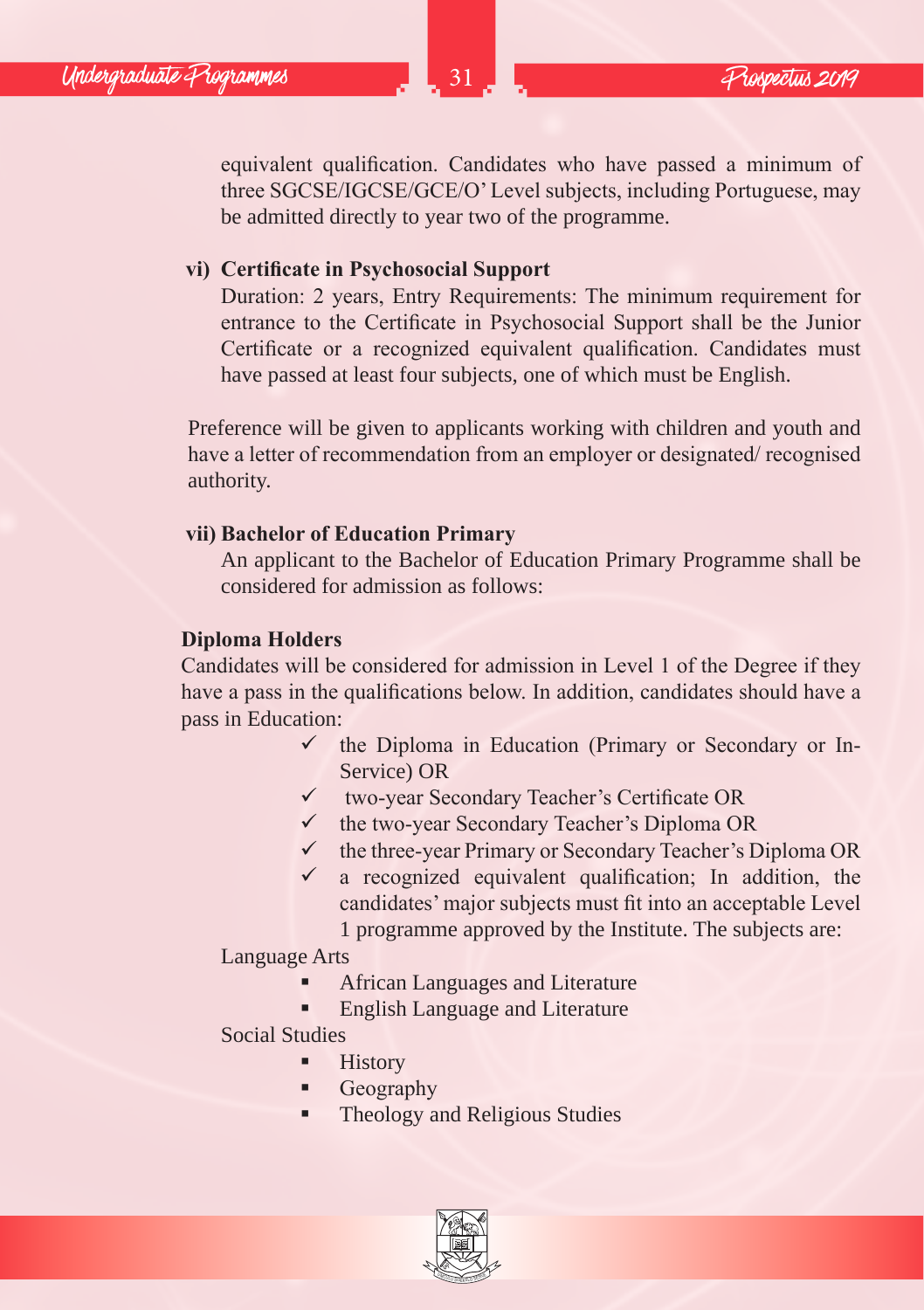# **viii) Bachelor of Education Secondary**

**a)** Direct entry

In addition to the requirements stipulated in the Academic General Regulations, an applicant shall be considered for direct entry into the Bachelor of Education Secondary Programme as follows:

#### o **B Ed Secondary (Business Education)**

An applicant to the B Ed Secondary (Business Education) must have a C grade or better in Mathematics

#### o **B Ed Secondary (Humanities)**

(As in the Academic General Regulations)

#### **Holders of Teachers Certificates and Diplomas**

Candidates will be considered for admission to Level 1 of the degree if they have a pass in the qualifications below. In addition, candidates should have a pass in Education:

- $\checkmark$  the Diploma in Education (Secondary or In-Service) OR
- $\checkmark$  the two-year Secondary Teacher's Certificate (STC) OR
- $\checkmark$  the two-year Secondary Teacher's Diploma (STD) OR
- $\checkmark$  the three-year Secondary Teacher's Diploma (STD) OR
- $\checkmark$  a recognized equivalent qualification.

In addition, candidates who wish to pursue the B.Ed. Secondary (Commerce) must have obtained a credit pass in their O-Level (or IGCSE) Mathematics.

The major subjects must fit into an acceptable Level 1 programme approved by the Institute of Distance Education. The subjects are:

Accounting Commerce Economics Business Studies

Religious Education **African Languages** 

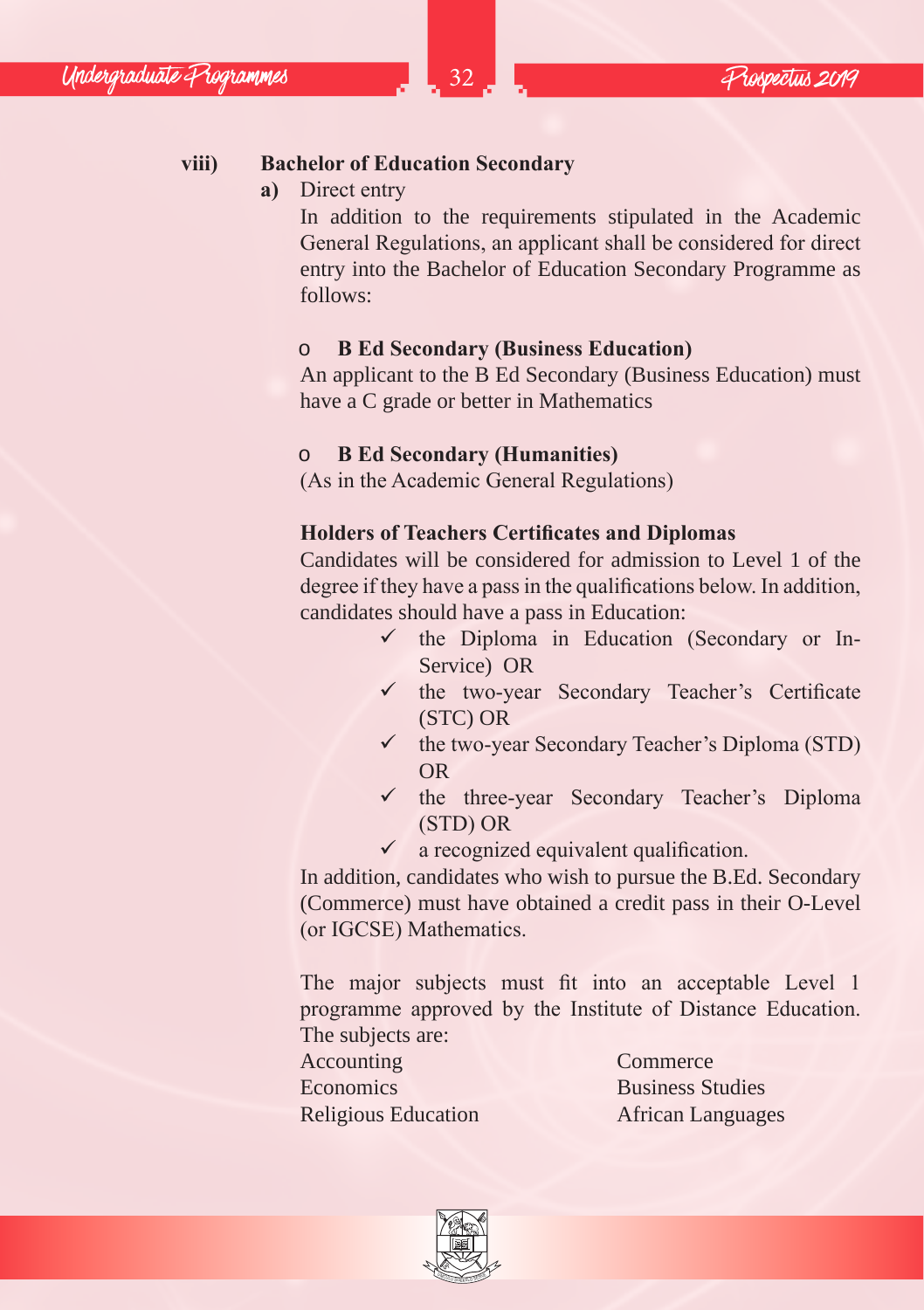English History French

## **ix) Bachelor of Education (Adult Education)**

## **Duration: 5 years, Entry Requirements:**

In conformity with the general regulations on the normal requirements relating to Bachelor degree programmes, each candidate must possess a minimum of six passes in the GCE O-Level (or equivalent) which must include passes at C grade or better in English Language and at least C grade or better in a minimum of four subjects. OR a Diploma in Adult Education from UNESWA or any other recognized institution OR Mature Age Admission, as in the Academic General Regulations.

NB: Holders of the Diploma in Adult education may enter the Degree programme in year 3 on the recommendation of the IDE Board to Senate.

## **x) Post Graduate Certificate in Education**

## **Entrance Requirements**

A recognized university degree with an overall D grade or better, in which one or more teaching subjects have been studied. The applicant must have obtained an overall D grade or better in each of the teaching subject(s). [A copy of the degree transcript must be submitted to confirm this requirement.]

## **xi) Bachelor of Nursing Science - Completion (IDE)**

The Bachelor of Nursing Science (BNSc) Degree Programme is offered in the following options:

- (i) Advanced Medical-Surgical Nursing;
- (ii) Community Health Nursing; and
- (iii)Nursing Education (Currently not offered).

# **Preamble**

Subject to the provisions of the Academic General Regulations for the degree programme, the following special regulations of IDE shall apply.

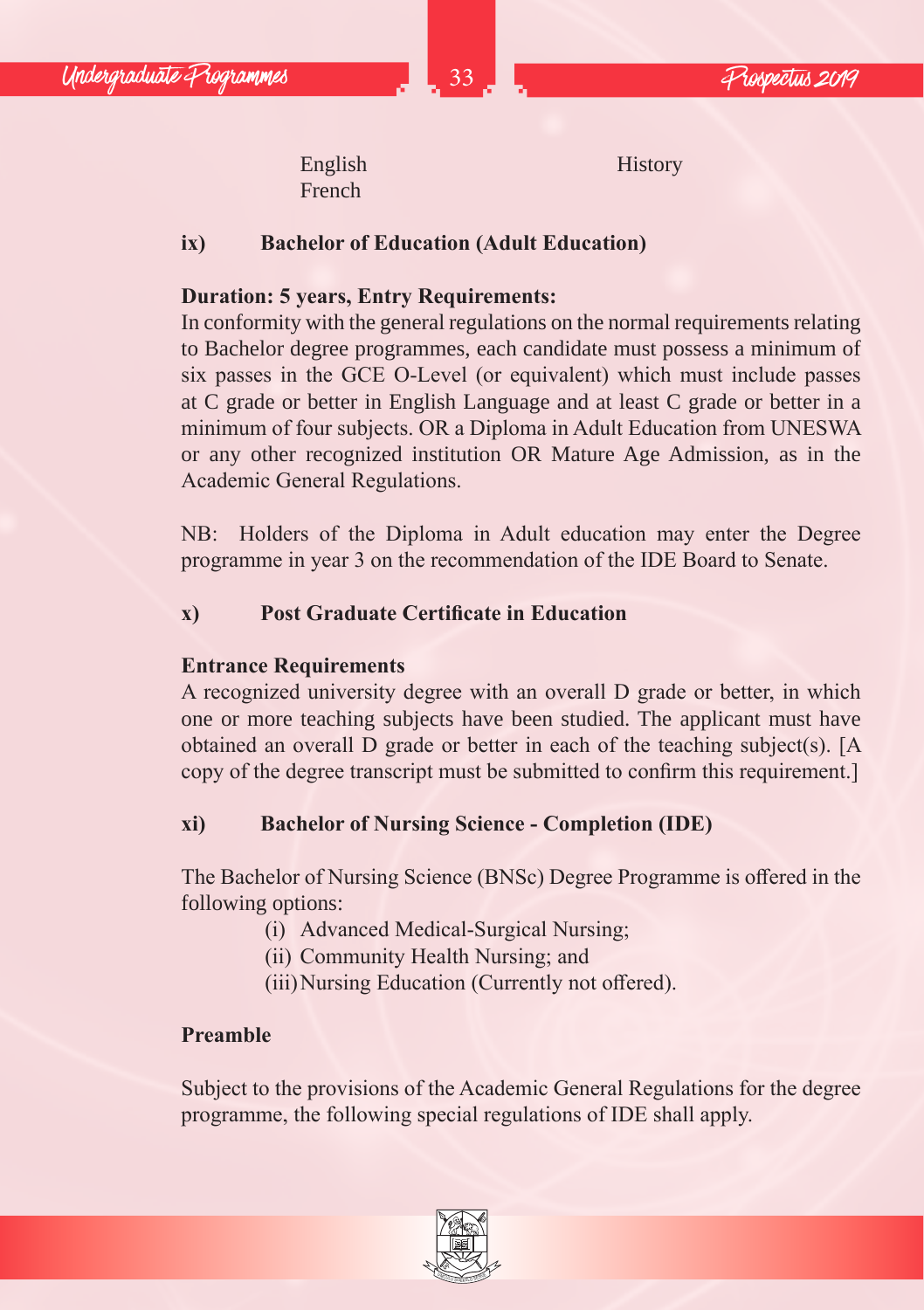# **Entrance Requirements:**

To qualify for admission to the Bachelor of Nursing Science Degree programme in Advanced Medical-Surgical Nursing/ Community Health Nursing/ Nursing Education, a candidate must have:

- (i) A 3 Year Diploma in General Nursing from UNISWA or equivalent from a recognized Institution; and
- (ii) A Diploma in Midwifery or a Diploma in Community Mental health (Psychiatric) Nursing.

## **Duration**

The BNSc. Degree programme is of six (6) Semesters duration.

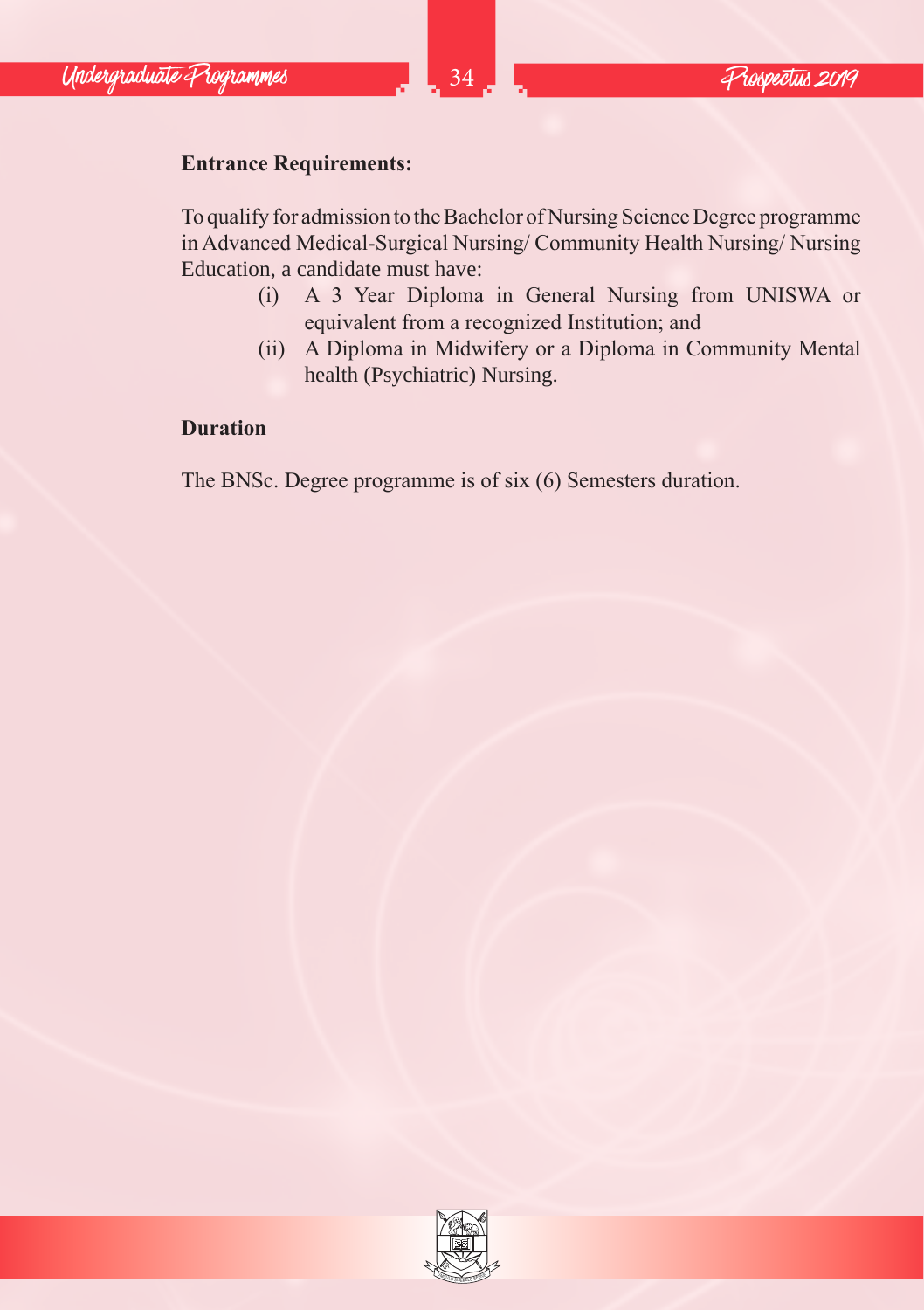# **What does learning under the Institute of Distance Education really mean?**

- Most of the time you study away from the University lecturers and peers.
- You will be given course modules prepared by the course lecturers that will teach you and guide your studies. Course modules will be uploaded on to Moodle LMS.
- You will be required attend face-to-face sessions at Kwaluseni conducted by course lecturers.
- There will be tutorials on specified Saturdays, which will be conducted by the Course Tutors.
- You will write tests, assignments and examinations on specified dates in each academic year.

You may get information about IDE and general advice from the following staff members at the Kwaluseni Campus:

|                                   | Telephone | Office |
|-----------------------------------|-----------|--------|
| <b>Director</b>                   | 251 70278 | 020    |
| Coordinator<br>(Academic Studies) | 251 70283 | 013    |
| Coordinator<br>(Student Services) | 251 70275 | 010    |
| Coordinator<br>(Material Dev.)    | 251 70277 | 016    |
| <b>Assistant Registrar</b>        | 251 70281 | 001A   |
| (Fax)                             | 251 87083 |        |

The time-table for face-to-face sessions and tutorials will be made available at IDE printshop from time to time. Further the offices of the staff members listed above are located at the New IDE Building close to the Commerce Building.

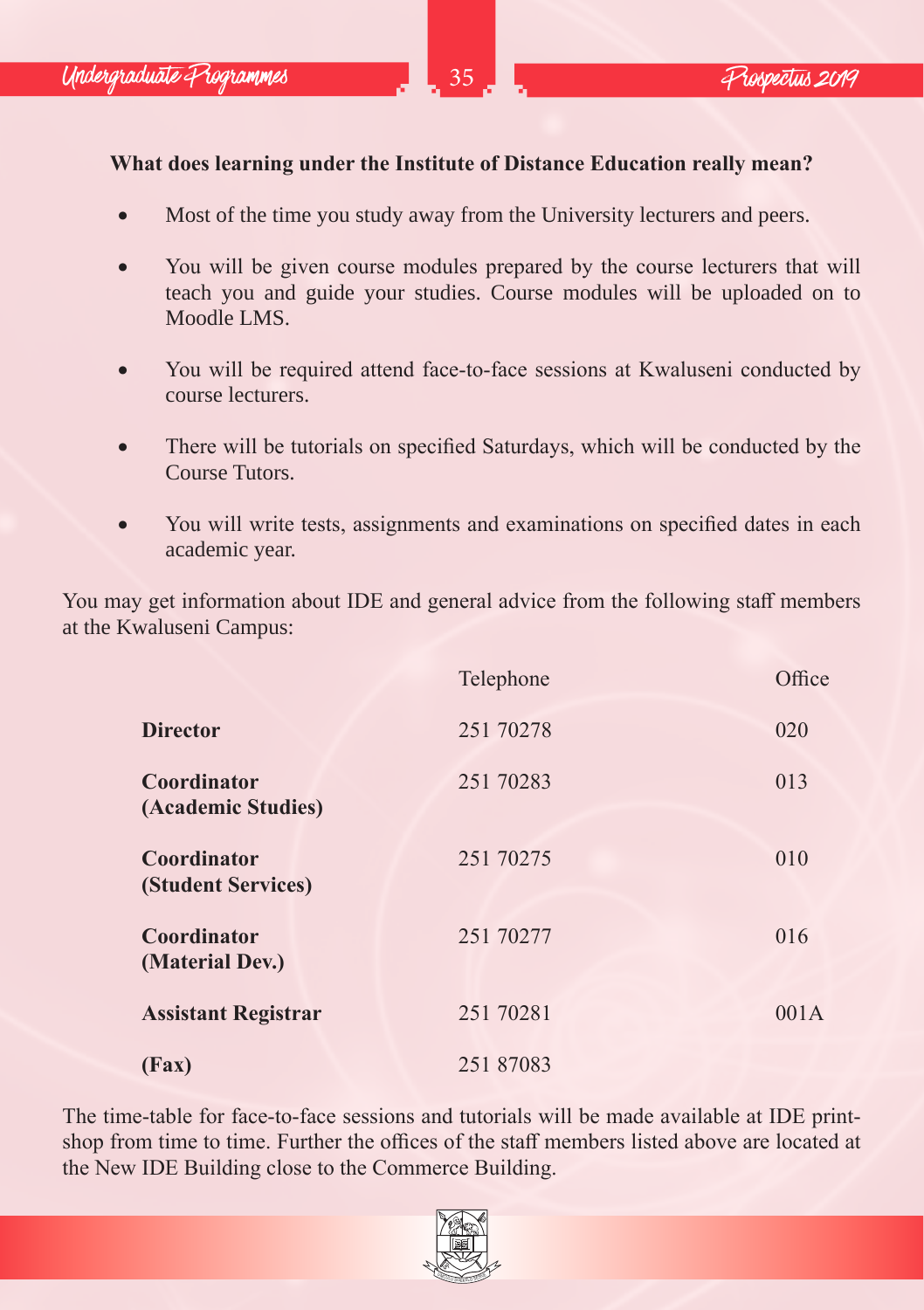

#### **SCHEDULE OF FEES – 2019/2020 (UNDER REVIEW)**

| 1.0) TUITION FEES                         | Е      |                                           | Е      |
|-------------------------------------------|--------|-------------------------------------------|--------|
| <b>UNDERGRADUATE</b>                      |        |                                           |        |
| Citizen of Eswatini and SADC              |        | Credit System Fees IDE/Part Time          |        |
| Under graduate Degrees Non-<br>Science    | 549.00 | Undergraduate Degrees Non Science         | 417.00 |
| Post Graduate Certificates Non<br>Science | 549.00 | Post Graduate Certificate Non Science     | 417.00 |
| Under graduate Degrees Science            | 596.00 | Undergraduate Diplomas Non Science        | 417.00 |
| Post Graduate Diploma Science             | 596.00 | Undergraduate Certificates Non<br>Science | 233.00 |

A student is charged based on the number of credits he/she has registered for. The table above shows the amount we charge per credit. A Full-time student can register for a maximum of 24 credits and a minimum of 12 credits per semester and a Part-time student can register for a maximum of 12 credits per semester.

| 2.0) Annual Foreign Levy Fees                   | Е                 | 3.0) Other Compulsory Fees |        |
|-------------------------------------------------|-------------------|----------------------------|--------|
| SADC Foreign Students (all pro-<br>grammes)     |                   | 10, 000.00   Caution Fee   | 280.00 |
| Non SADC Foreign Students (all pro-<br>grammes) | 15,000.00 SRC Fee |                            | 150.00 |
| (fees are effective from $2019/2020$ )          |                   |                            |        |

| 4.0) Other Payments                    |       |                               |       |
|----------------------------------------|-------|-------------------------------|-------|
| Application Fee(citizens of Eswatini)  | 430   | Acceptance Fee                | 390 I |
| Application Fee (Non Eswatini citizen) | l 480 | Transcripts (first copy free) | 180 I |

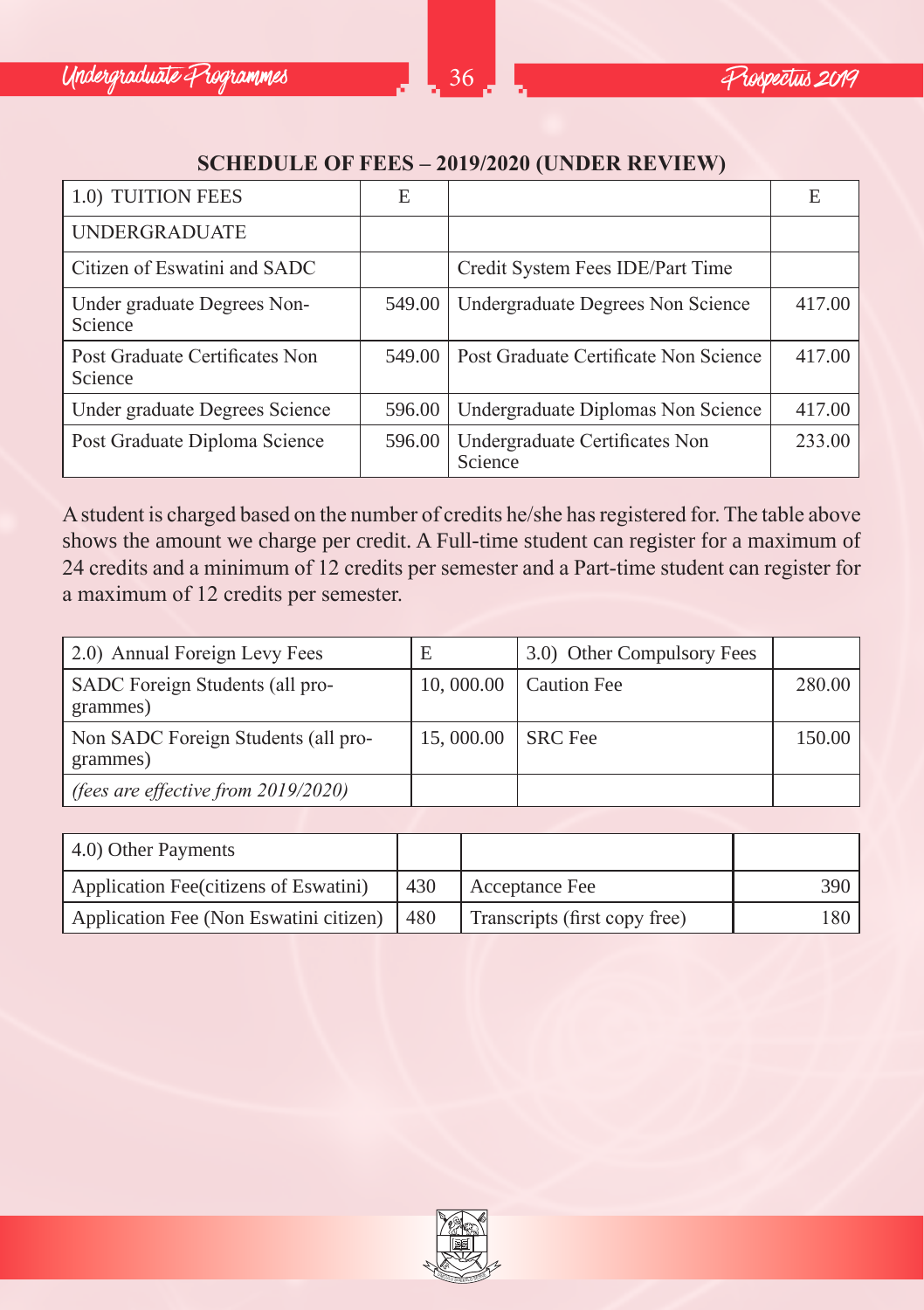# **DIRECT ALL PAYMENTS TO:**

## **First National Bank of Swaziland Limited Matsapha Branch University of Eswatini Account Number: 57730018902 Branch Code: 281-064**

#### **STRICTLY REFERENCE ALL PAYMENTS USING UNESWA STUDENT IDENTITY NUMBER**

#### **Swift Code: FIRNSZMX Contact: 2517 0000**

**Wrongly referenced payments will not be updated to students' accounts Payments from other local Banks should be paid 3 days before registration. Currency: Swazi Lilangeni (SZL)**

# **SCHOLARSHIP AND OTHER FINANCIAL ASSISTANCE**

## **The University does not provide scholarships of any form to its students**.

Students are expected to secure adequate funding before they can register at the University. Some scholarship – awarding organisations are as follows:

Swaziland Govt. Scholarship Board (Swazi Citizen) Ministry of Labour and Social Security P.O. Box 198 MBABANE H100 Swaziland

Botswana Govt. Scholarship Board (Botswana Citizen) Ministry of Education Private Bag 005 GABORONE Botswana

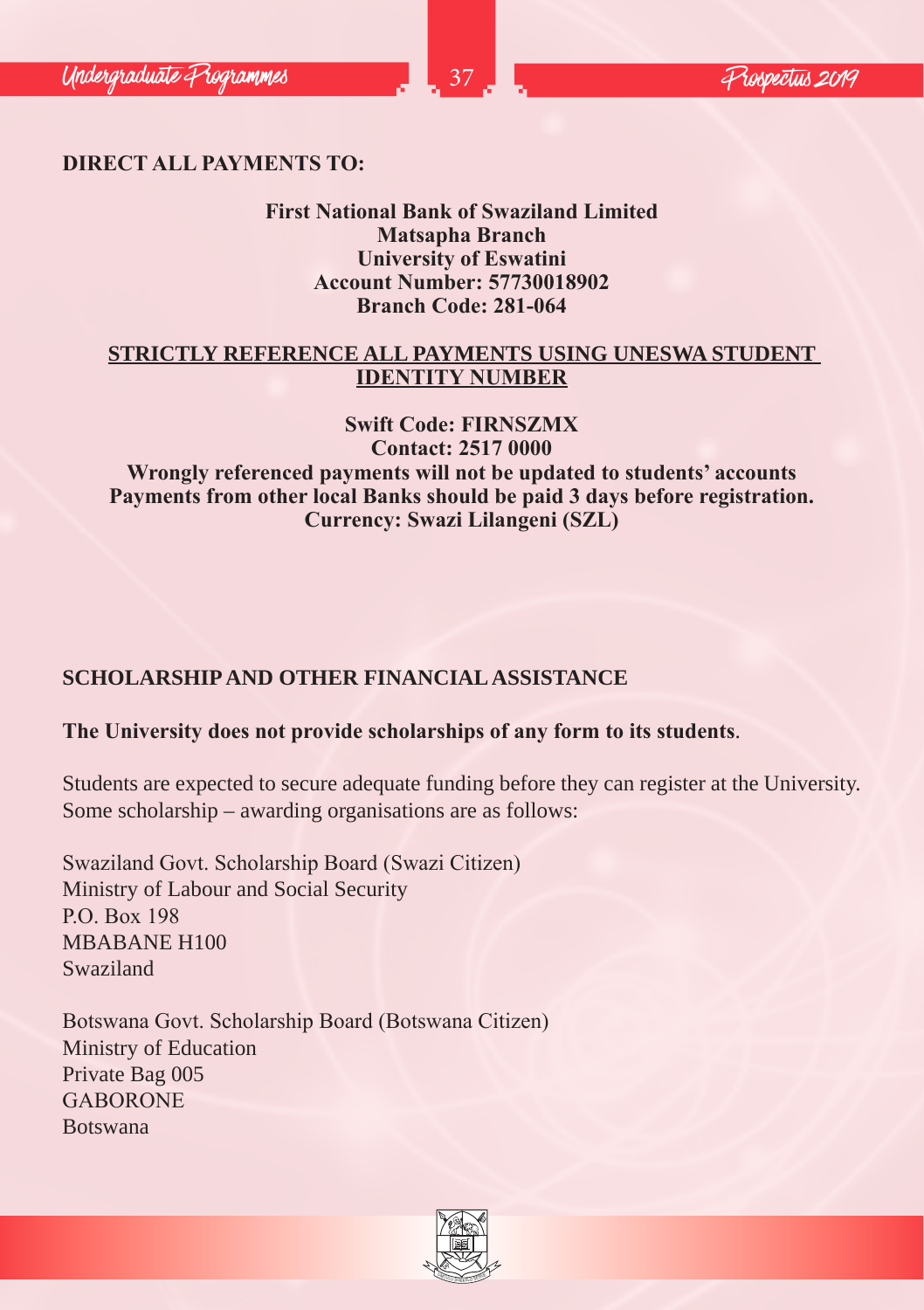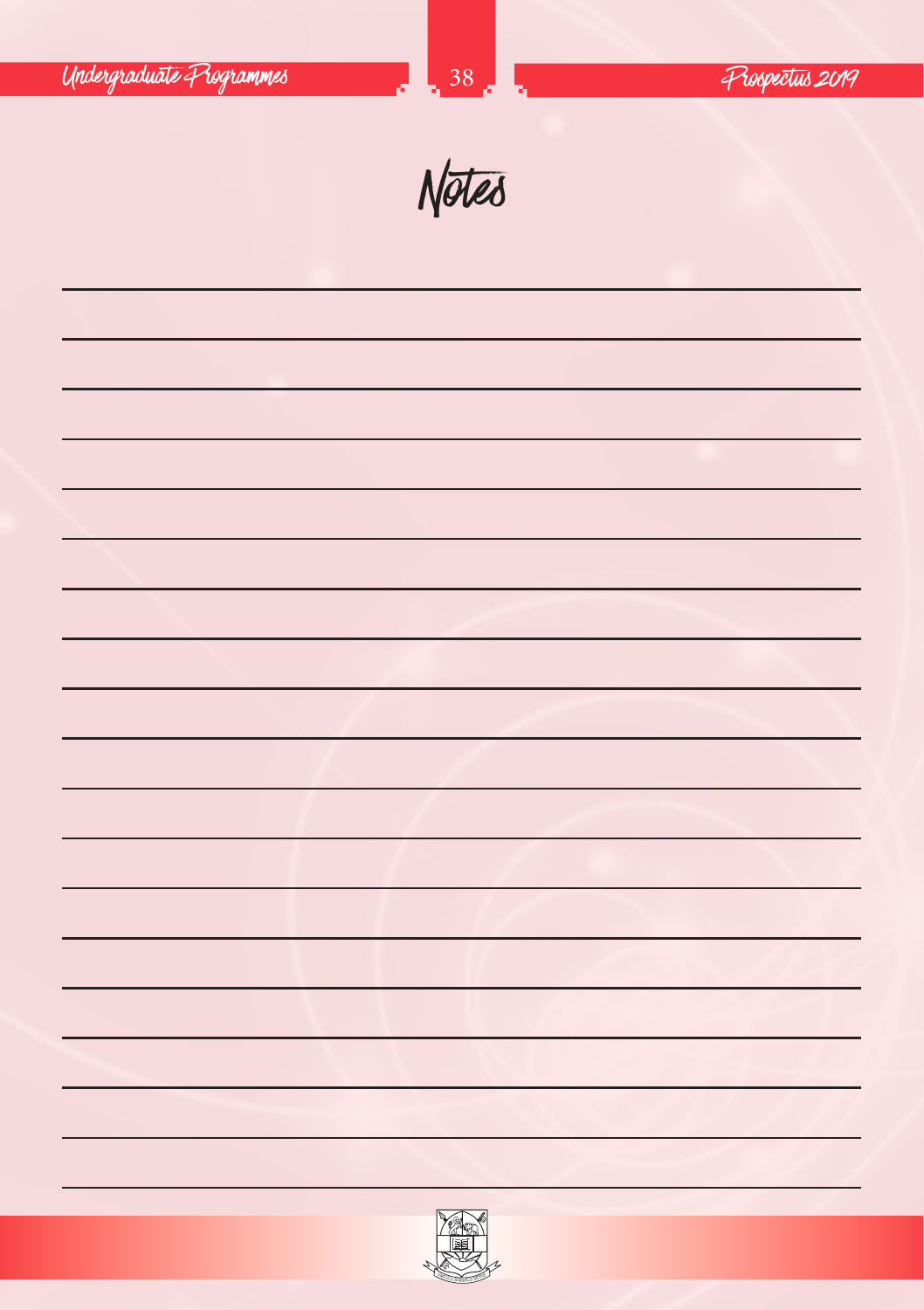